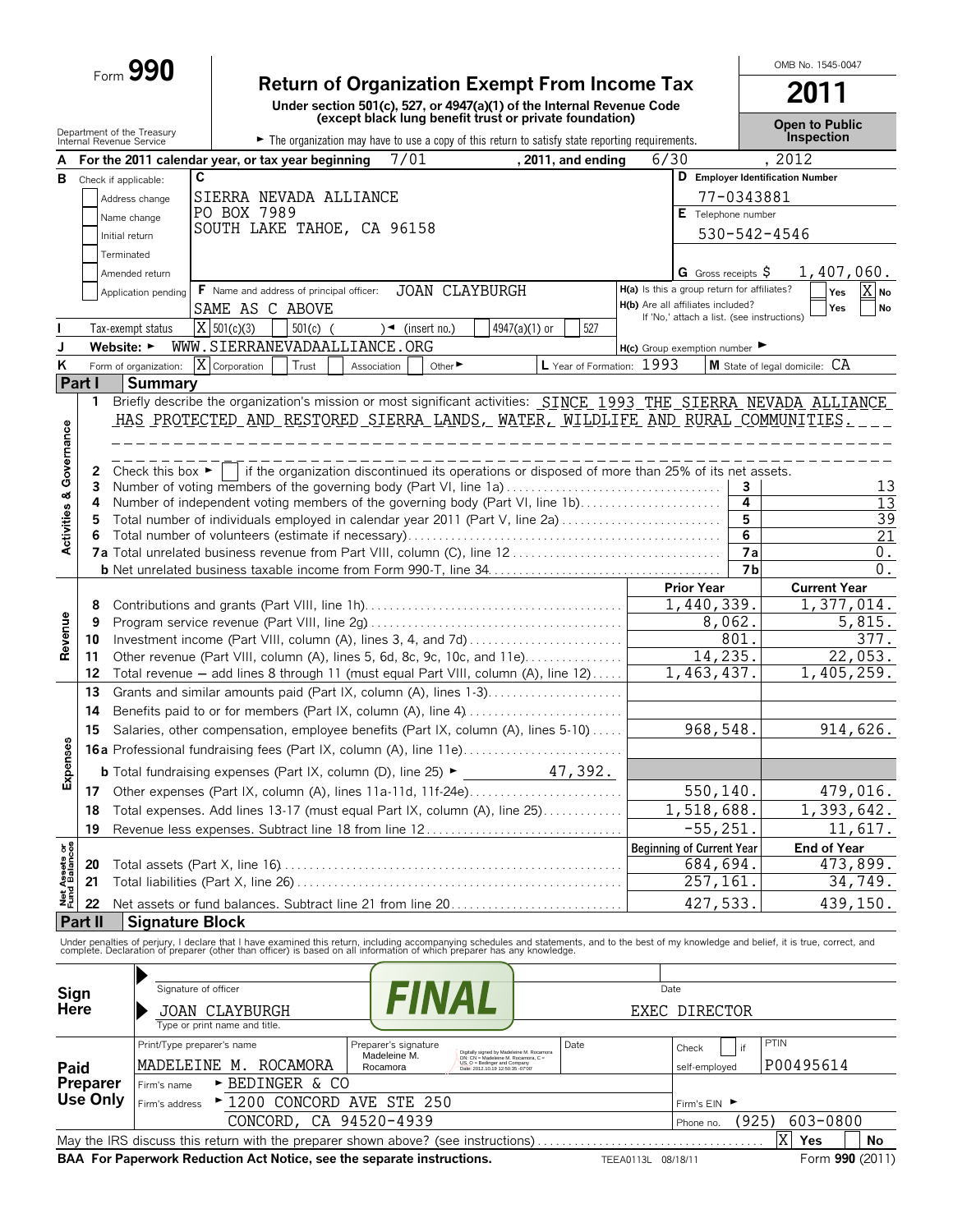|                 | Form 990 (2011)                                                  | SIERRA NEVADA ALLIANCE                               |                |                                                     |                                                                                     |                                                                                                                                                                                                                                  | 77-0343881 |                 | Page 2        |
|-----------------|------------------------------------------------------------------|------------------------------------------------------|----------------|-----------------------------------------------------|-------------------------------------------------------------------------------------|----------------------------------------------------------------------------------------------------------------------------------------------------------------------------------------------------------------------------------|------------|-----------------|---------------|
| <b>Part III</b> |                                                                  |                                                      |                | <b>Statement of Program Service Accomplishments</b> |                                                                                     |                                                                                                                                                                                                                                  |            |                 |               |
|                 |                                                                  |                                                      |                |                                                     |                                                                                     |                                                                                                                                                                                                                                  |            |                 | X             |
|                 | 1 Briefly describe the organization's mission:<br>SEE SCHEDULE O |                                                      |                |                                                     |                                                                                     |                                                                                                                                                                                                                                  |            |                 |               |
|                 |                                                                  |                                                      |                |                                                     |                                                                                     |                                                                                                                                                                                                                                  |            |                 |               |
|                 |                                                                  |                                                      |                |                                                     |                                                                                     |                                                                                                                                                                                                                                  |            |                 |               |
|                 |                                                                  |                                                      |                |                                                     |                                                                                     | 2 Did the organization undertake any significant program services during the year which were not listed on the prior                                                                                                             |            |                 |               |
|                 |                                                                  | If 'Yes,' describe these new services on Schedule O. |                |                                                     |                                                                                     |                                                                                                                                                                                                                                  | Yes        | X               | No            |
| 3.              |                                                                  |                                                      |                |                                                     |                                                                                     | Did the organization cease conducting, or make significant changes in how it conducts, any program services?                                                                                                                     | Yes        | X               | No            |
|                 |                                                                  | If 'Yes,' describe these changes on Schedule O.      |                |                                                     |                                                                                     |                                                                                                                                                                                                                                  |            |                 |               |
| 4               |                                                                  |                                                      |                |                                                     | others, the total expenses, and revenue, if any, for each program service reported. | Describe the organization's program service accomplishments for each of its three largest program services, as measured by expenses.<br>Section 501(c)(3) and 501(c)(4) organizations and section 4947(a)(1) trusts are required |            |                 |               |
|                 | 4a (Code: $\vert$                                                |                                                      |                |                                                     |                                                                                     | [) (Expenses $\frac{260}{1260}$ , 353. including grants of $\frac{2}{5}$ (Revenue $\frac{2}{5}$ )                                                                                                                                |            |                 |               |
|                 | SEE SCHEDULE O                                                   |                                                      |                |                                                     |                                                                                     |                                                                                                                                                                                                                                  |            |                 |               |
|                 |                                                                  |                                                      |                |                                                     |                                                                                     |                                                                                                                                                                                                                                  |            |                 |               |
|                 |                                                                  |                                                      |                |                                                     |                                                                                     |                                                                                                                                                                                                                                  |            |                 |               |
|                 |                                                                  |                                                      |                |                                                     |                                                                                     |                                                                                                                                                                                                                                  |            |                 |               |
|                 |                                                                  |                                                      |                |                                                     |                                                                                     |                                                                                                                                                                                                                                  |            |                 |               |
|                 |                                                                  |                                                      |                |                                                     |                                                                                     |                                                                                                                                                                                                                                  |            |                 |               |
|                 |                                                                  |                                                      |                |                                                     |                                                                                     |                                                                                                                                                                                                                                  |            |                 |               |
|                 |                                                                  |                                                      |                |                                                     |                                                                                     |                                                                                                                                                                                                                                  |            |                 |               |
|                 |                                                                  |                                                      |                |                                                     |                                                                                     |                                                                                                                                                                                                                                  |            |                 |               |
|                 |                                                                  |                                                      |                |                                                     |                                                                                     |                                                                                                                                                                                                                                  |            |                 |               |
|                 | 4 <b>b</b> (Code: <b>1999)</b>                                   |                                                      |                |                                                     |                                                                                     | ) (Expenses \$ including grants of \$ ) (Revenue \$                                                                                                                                                                              |            |                 | $\rightarrow$ |
|                 | SEE SCHEDULE O                                                   |                                                      |                |                                                     |                                                                                     |                                                                                                                                                                                                                                  |            |                 |               |
|                 |                                                                  |                                                      |                |                                                     |                                                                                     |                                                                                                                                                                                                                                  |            |                 |               |
|                 |                                                                  |                                                      |                |                                                     |                                                                                     |                                                                                                                                                                                                                                  |            |                 |               |
|                 |                                                                  |                                                      |                |                                                     |                                                                                     |                                                                                                                                                                                                                                  |            |                 |               |
|                 |                                                                  |                                                      |                |                                                     |                                                                                     |                                                                                                                                                                                                                                  |            |                 |               |
|                 |                                                                  |                                                      |                |                                                     |                                                                                     |                                                                                                                                                                                                                                  |            |                 |               |
|                 |                                                                  |                                                      |                |                                                     |                                                                                     |                                                                                                                                                                                                                                  |            |                 |               |
|                 |                                                                  |                                                      |                |                                                     |                                                                                     |                                                                                                                                                                                                                                  |            |                 |               |
|                 |                                                                  |                                                      |                |                                                     |                                                                                     |                                                                                                                                                                                                                                  |            |                 |               |
|                 |                                                                  |                                                      |                |                                                     |                                                                                     |                                                                                                                                                                                                                                  |            |                 |               |
|                 |                                                                  |                                                      |                |                                                     |                                                                                     |                                                                                                                                                                                                                                  |            |                 |               |
|                 | 4c (Code:                                                        |                                                      | ) (Expenses \$ |                                                     | including grants of \$                                                              | ) (Revenue \$                                                                                                                                                                                                                    |            |                 |               |
|                 | SEE SCHEDULE O                                                   |                                                      |                |                                                     |                                                                                     |                                                                                                                                                                                                                                  |            |                 |               |
|                 |                                                                  |                                                      |                |                                                     |                                                                                     |                                                                                                                                                                                                                                  |            |                 |               |
|                 |                                                                  |                                                      |                |                                                     |                                                                                     |                                                                                                                                                                                                                                  |            |                 |               |
|                 |                                                                  |                                                      |                |                                                     |                                                                                     |                                                                                                                                                                                                                                  |            |                 |               |
|                 |                                                                  |                                                      |                |                                                     |                                                                                     |                                                                                                                                                                                                                                  |            |                 |               |
|                 |                                                                  |                                                      |                |                                                     |                                                                                     |                                                                                                                                                                                                                                  |            |                 |               |
|                 |                                                                  |                                                      |                |                                                     |                                                                                     |                                                                                                                                                                                                                                  |            |                 |               |
|                 |                                                                  |                                                      |                |                                                     |                                                                                     |                                                                                                                                                                                                                                  |            |                 |               |
|                 |                                                                  |                                                      |                |                                                     |                                                                                     |                                                                                                                                                                                                                                  |            |                 |               |
|                 |                                                                  |                                                      |                |                                                     |                                                                                     |                                                                                                                                                                                                                                  |            |                 |               |
|                 | 4d Other program services. (Describe in Schedule O.)             |                                                      |                |                                                     |                                                                                     |                                                                                                                                                                                                                                  |            |                 |               |
|                 | (Expenses                                                        | \$                                                   |                | including grants of $\frac{1}{2}$<br>1,260,353.     |                                                                                     | ) (Revenue $\sqrt{5}$                                                                                                                                                                                                            |            |                 |               |
| <b>BAA</b>      | 4e Total program service expenses ►                              |                                                      |                |                                                     | TEEA0102L 07/05/11                                                                  |                                                                                                                                                                                                                                  |            | Form 990 (2011) |               |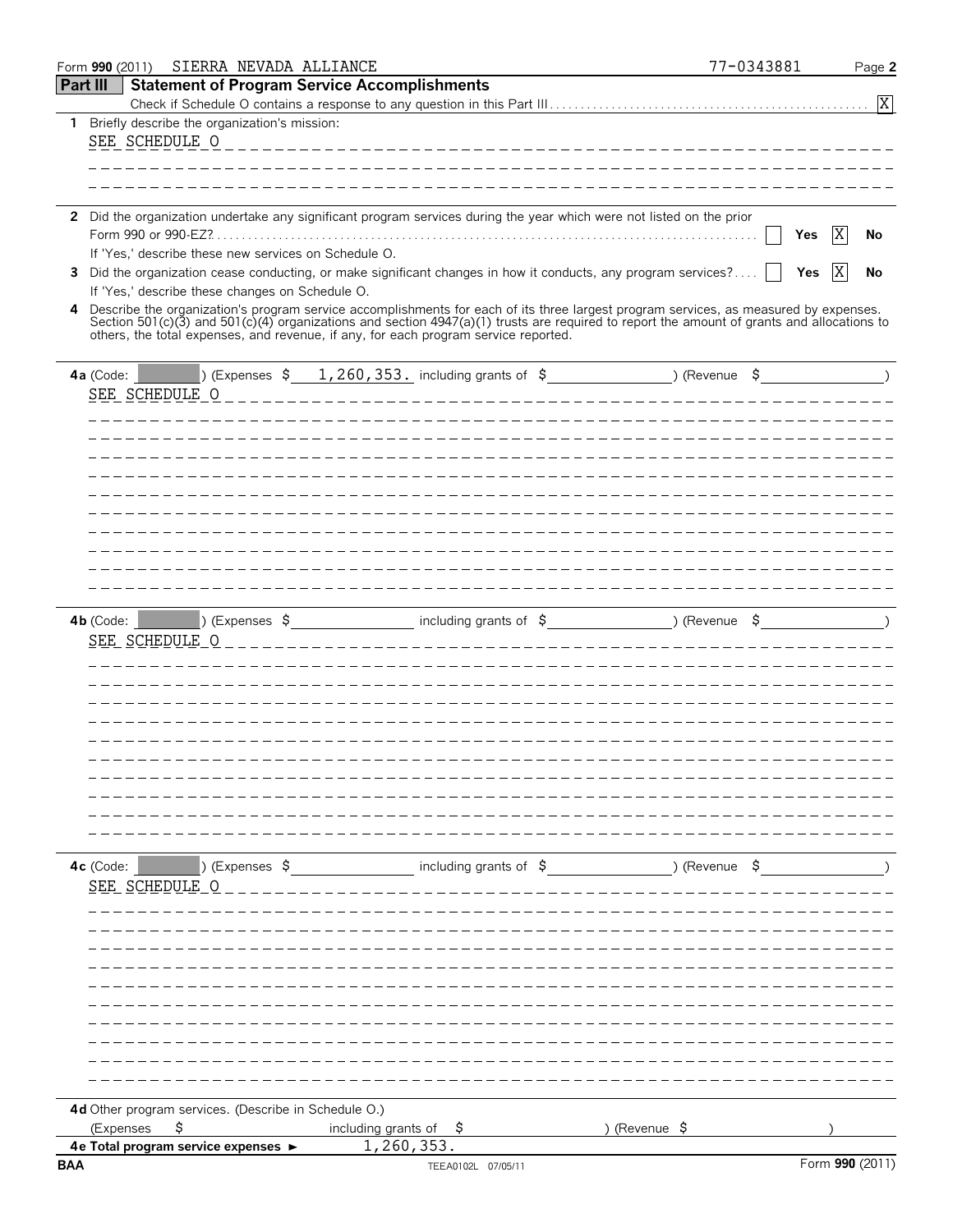Form **990** (2011) Page **3** SIERRA NEVADA ALLIANCE 77-0343881

|    | <b>Part IV</b><br><b>Checklist of Required Schedules</b>                                                                                                                                                                                            |                 |     |    |
|----|-----------------------------------------------------------------------------------------------------------------------------------------------------------------------------------------------------------------------------------------------------|-----------------|-----|----|
|    |                                                                                                                                                                                                                                                     |                 | Yes | No |
|    | 1 Is the organization described in section 501(c)(3) or $4947(a)(1)$ (other than a private foundation)? If 'Yes,' complete                                                                                                                          | 1               | X   |    |
|    |                                                                                                                                                                                                                                                     | $\overline{2}$  | X   |    |
| З. | Did the organization engage in direct or indirect political campaign activities on behalf of or in opposition to candidates                                                                                                                         | 3               |     | X  |
| 4  | Section 501(c)(3) organizations. Did the organization engage in lobbying activities, or have a section 501(h) election in effect during the tax year? If 'Yes,' complete Schedule C, Part II                                                        | 4               | X   |    |
| 5. | Is the organization a section 501(c)(4), 501(c)(5), or 501(c)(6) organization that receives membership dues, assessments, or similar amounts as defined in Revenue Procedure 98-19? If 'Yes,' complete Schedule C, Part III.                        | 5               |     | X  |
| 6  | Did the organization maintain any donor advised funds or any similar funds or accounts for which donors have the right<br>to provide advice on the distribution or investment of amounts in such funds or accounts? If 'Yes,' complete Schedule D,  | 6               |     | X  |
|    | 7 Did the organization receive or hold a conservation easement, including easements to preserve open space, the                                                                                                                                     | $\overline{7}$  |     | X  |
| 8  | Did the organization maintain collections of works of art, historical treasures, or other similar assets? If 'Yes,'                                                                                                                                 | 8               |     | X  |
| 9  | Did the organization report an amount in Part X, line 21; serve as a custodian for amounts not listed in Part X;<br>or provide credit counseling, debt management, credit repair, or debt negotiation services? If 'Yes,' complete                  | 9               |     | X  |
| 10 | Did the organization, directly or through a related organization, hold assets in temporarily restricted endowments,<br>permanent endowments, or quasi-endowments? If 'Yes,' complete Schedule D, Part V.                                            | 10              |     | X  |
| 11 | If the organization's answer to any of the following questions is 'Yes', then complete Schedule D, Parts VI, VII, VIII, IX,<br>or X as applicable.                                                                                                  |                 |     |    |
|    | a Did the organization report an amount for land, buildings and equipment in Part X, line 10? If 'Yes,' complete Schedule                                                                                                                           | 11 a            |     | X  |
|    | <b>b</b> Did the organization report an amount for investments- other securities in Part X, line 12 that is 5% or more of its total                                                                                                                 | 11 <sub>b</sub> |     | X  |
|    | c Did the organization report an amount for investments- program related in Part X, line 13 that is 5% or more of its total                                                                                                                         | 11 c            |     | X  |
|    | d Did the organization report an amount for other assets in Part X, line 15 that is 5% or more of its total assets reported                                                                                                                         | 11d             |     | Χ  |
|    | e Did the organization report an amount for other liabilities in Part X, line 25? If 'Yes,' complete Schedule D, Part X                                                                                                                             | 11e             |     | X  |
|    | f Did the organization's separate or consolidated financial statements for the tax year include a footnote that addresses<br>the organization's liability for uncertain tax positions under FIN 48 (ASC 740)? If 'Yes,' complete Schedule D, Part X | 11f             |     | Χ  |
|    | 12a Did the organization obtain separate, independent audited financial statements for the tax year? If 'Yes,' complete                                                                                                                             | 12a I           | X   |    |
|    | <b>b</b> Was the organization included in consolidated, independent audited financial statements for the tax year? If 'Yes,' and<br>if the organization answered 'No' to line 12a, then completing Schedule D, Parts XI, XII, and XIII is optional  | 12 <sub>b</sub> |     | Χ  |
|    |                                                                                                                                                                                                                                                     | 13              |     | Χ  |
|    | <b>14a</b> Did the organization maintain an office, employees, or agents outside of the United States?                                                                                                                                              | 14a             |     | Χ  |
|    | <b>b</b> Did the organization have aggregate revenues or expenses of more than \$10,000 from grantmaking, fundraising,<br>business, investment, and program service activities outside the United States, or aggregate foreign investments valued   | 14b             |     | Χ  |
|    | 15 Did the organization report on Part IX, column (A), line 3, more than \$5,000 of grants or assistance to any organization<br>or entity located outside the United States? If 'Yes,' complete Schedule F, Parts II and IV.                        | 15              |     | Χ  |
|    | 16 Did the organization report on Part IX, column (A), line 3, more than \$5,000 of aggregate grants or assistance to<br>individuals located outside the United States? If 'Yes,' complete Schedule F, Parts III and IV                             | 16              |     | Χ  |
|    | 17 Did the organization report a total of more than \$15,000 of expenses for professional fundraising services on Part IX,                                                                                                                          | 17              |     | Χ  |
|    | 18 Did the organization report more than \$15,000 total of fundraising event gross income and contributions on Part VIII,                                                                                                                           | 18              | X   |    |
|    | 19 Did the organization report more than \$15,000 of gross income from gaming activities on Part VIII, line 9a? If 'Yes,'                                                                                                                           | 19              |     | Χ  |
|    |                                                                                                                                                                                                                                                     | 20              |     | Χ  |
|    | <b>b</b> If 'Yes' to line 20a, did the organization attach a copy of its audited financial statements to this return?                                                                                                                               | 20 <sub>b</sub> |     |    |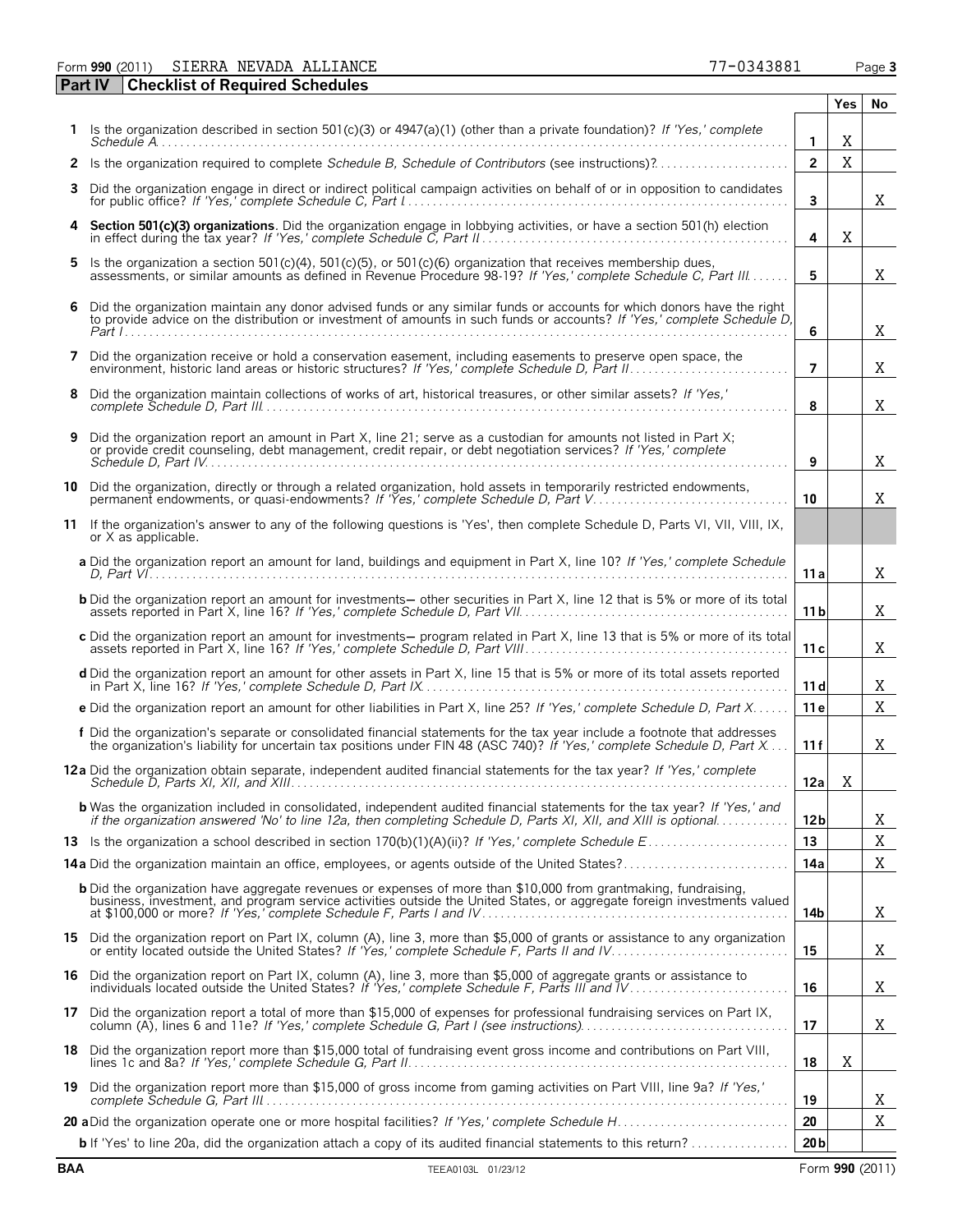Form **990** (2011) Page **4** SIERRA NEVADA ALLIANCE 77-0343881

|     | <b>Checklist of Required Schedules</b> (continued)<br><b>Part IV</b>                                                                                                                                                                                         |                 |     |                |
|-----|--------------------------------------------------------------------------------------------------------------------------------------------------------------------------------------------------------------------------------------------------------------|-----------------|-----|----------------|
|     |                                                                                                                                                                                                                                                              |                 | Yes | No             |
|     | 21 Did the organization report more than \$5,000 of grants and other assistance to governments and organizations in the                                                                                                                                      | 21              |     | Χ              |
|     | 22 Did the organization report more than \$5,000 of grants and other assistance to individuals in the United States on Part                                                                                                                                  | 22              |     | X              |
| 23  | Did the organization answer 'Yes' to Part VII, Section A, line 3, 4, or 5 about compensation of the organization's current<br>and former officers, directors, trustees, key employees, and highest compensated employees? If 'Yes,' complete                 |                 |     |                |
|     |                                                                                                                                                                                                                                                              | 23              |     | Χ              |
|     | 24a Did the organization have a tax-exempt bond issue with an outstanding principal amount of more than \$100,000 as of the last day of the year, and that was issued after December 31, 2002? If 'Yes,' answer lines 24b throu                              | 24a             |     | X              |
|     | <b>b</b> Did the organization invest any proceeds of tax-exempt bonds beyond a temporary period exception?                                                                                                                                                   | 24b             |     |                |
|     | c Did the organization maintain an escrow account other than a refunding escrow at any time during the year to defease                                                                                                                                       | 24c             |     |                |
|     | d Did the organization act as an 'on behalf of' issuer for bonds outstanding at any time during the year?                                                                                                                                                    | 24d             |     |                |
|     | 25 a Section 501(c)(3) and 501(c)(4) organizations. Did the organization engage in an excess benefit transaction with a                                                                                                                                      | 25a             |     | X              |
|     | <b>b</b> Is the organization aware that it engaged in an excess benefit transaction with a disqualified person in a prior year, and<br>that the transaction has not been reported on any of the organization's prior Forms 990 or 990 EZ? If 'Yes,' complete | 25 <sub>b</sub> |     | X              |
|     | 26 Was a loan to or by a current or former officer, director, trustee, key employee, highly compensated employee, or<br>disqualified person outstanding as of the end of the organization's tax year? If 'Yes,' complete Schedule L, Part II.                | 26              |     | X              |
| 27  | Did the organization provide a grant or other assistance to an officer, director, trustee, key employee, substantial<br>contributor or employee thereof, a grant selection committee member, or to a 35% controlled entity or family member                  | 27              |     | Χ              |
|     | 28 Was the organization a party to a business transaction with one of the following parties (see Schedule L, Part IV<br>instructions for applicable filing thresholds, conditions, and exceptions):                                                          |                 |     |                |
|     | a A current or former officer, director, trustee, or key employee? If 'Yes,' complete Schedule L, Part IV                                                                                                                                                    | 28a             |     | X              |
|     | <b>b</b> A family member of a current or former officer, director, trustee, or key employee? If 'Yes,' complete                                                                                                                                              | 28b             |     | Χ              |
|     | c An entity of which a current or former officer, director, trustee, or key employee (or a family member thereof) was an                                                                                                                                     | 28c             |     | Χ              |
| 29  | Did the organization receive more than \$25,000 in non-cash contributions? If 'Yes,' complete Schedule M                                                                                                                                                     | 29              |     | X              |
| 30  | Did the organization receive contributions of art, historical treasures, or other similar assets, or qualified conservation                                                                                                                                  | 30              |     | Χ              |
| 31. | Did the organization liquidate, terminate, or dissolve and cease operations? If 'Yes,' complete Schedule N, Part I.                                                                                                                                          | 31              |     | $\overline{X}$ |
| 32  | Did the organization sell, exchange, dispose of, or transfer more than 25% of its net assets? If 'Yes,' complete                                                                                                                                             | 32              |     | Χ              |
|     | 33 Did the organization own 100% of an entity disregarded as separate from the organization under Regulations sections                                                                                                                                       | 33              |     | Χ              |
|     | 34 Was the organization related to any tax-exempt or taxable entity? If 'Yes,' complete Schedule R, Parts II, III, IV, and V,                                                                                                                                | 34              |     | Χ              |
|     |                                                                                                                                                                                                                                                              | 35a             |     | X              |
|     | <b>b</b> Did the organization receive any payment from or engage in any transaction with a controlled entity within the meaning                                                                                                                              | 35b             |     | Χ              |
|     | 36 Section 501(c)(3) organizations. Did the organization make any transfers to an exempt non-charitable related                                                                                                                                              | 36              |     | Χ              |
|     | 37 Did the organization conduct more than 5% of its activities through an entity that is not a related organization and that is                                                                                                                              | 37              |     | Χ              |
|     | Did the organization complete Schedule O and provide explanations in Schedule O for Part VI, lines 11 and 19?                                                                                                                                                |                 | Χ   |                |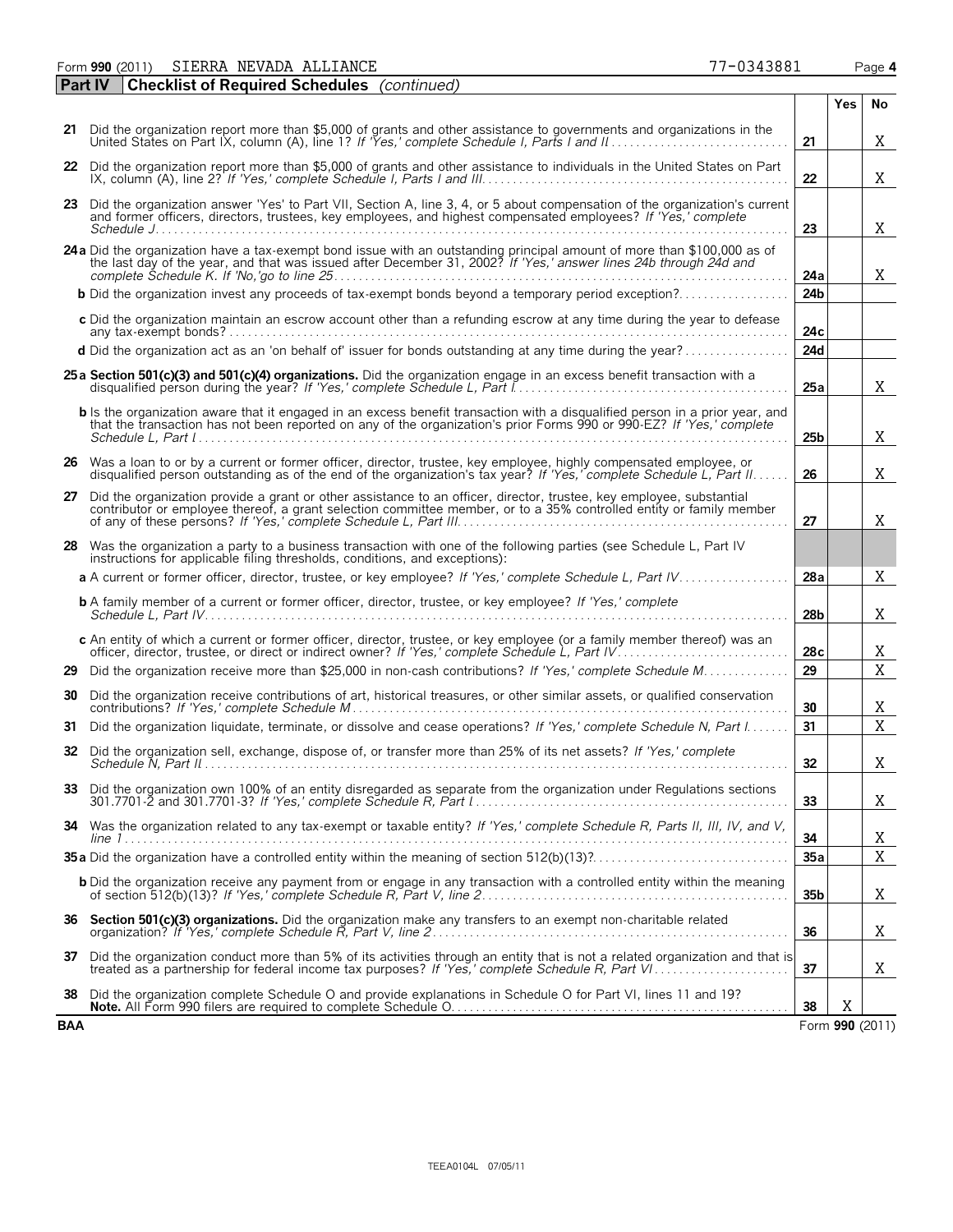|            | Form 990 (2011) SIERRA NEVADA ALLIANCE                                                                                                                                                                                             | 77-0343881 |                 |            | Page 5         |
|------------|------------------------------------------------------------------------------------------------------------------------------------------------------------------------------------------------------------------------------------|------------|-----------------|------------|----------------|
|            | Part V Statements Regarding Other IRS Filings and Tax Compliance                                                                                                                                                                   |            |                 |            |                |
|            | Check if Schedule O contains a response to any question in this Part V                                                                                                                                                             |            |                 |            |                |
|            |                                                                                                                                                                                                                                    |            |                 | <b>Yes</b> | No             |
|            | <b>1a</b> Enter the number reported in Box 3 of Form 1096. Enter -0- if not applicable<br>1a                                                                                                                                       | 39         |                 |            |                |
|            | 1 <sub>b</sub><br><b>b</b> Enter the number of Forms W-2G included in line 1a. Enter -0- if not applicable                                                                                                                         | 0          |                 |            |                |
|            | c Did the organization comply with backup withholding rules for reportable payments to vendors and reportable gaming                                                                                                               |            | 1с              |            | Χ              |
|            | 2a Enter the number of employees reported on Form W-3, Transmittal of Wage and Tax Statements, filed for the calendar year ending with or within the year covered by this return<br>2a                                             | 39         |                 |            |                |
|            | <b>b</b> If at least one is reported on line 2a, did the organization file all required federal employment tax returns?                                                                                                            |            | 2 <sub>b</sub>  | Χ          |                |
|            | Note. If the sum of lines 1a and 2a is greater than 250, you may be required to e-file. (see instructions)                                                                                                                         |            |                 |            |                |
|            | 3a Did the organization have unrelated business gross income of \$1,000 or more during the year?                                                                                                                                   |            | Зa              |            | Χ              |
|            |                                                                                                                                                                                                                                    |            | 3 <sub>b</sub>  |            |                |
|            | 4a At any time during the calendar year, did the organization have an interest in, or a signature or other authority over, a financial account in a foreign country (such as a bank account, securities account, or other fina     |            | 4a              |            | X              |
|            | <b>b</b> If 'Yes,' enter the name of the foreign country: ►                                                                                                                                                                        |            |                 |            |                |
|            | See instructions for filing requirements for Form TD F 90-22.1, Report of Foreign Bank and Financial Accounts.                                                                                                                     |            |                 |            |                |
|            | <b>5a</b> Was the organization a party to a prohibited tax shelter transaction at any time during the tax year?                                                                                                                    |            | 5a              |            | Χ              |
|            | <b>b</b> Did any taxable party notify the organization that it was or is a party to a prohibited tax shelter transaction?                                                                                                          |            | 5 <sub>b</sub>  |            | $\overline{X}$ |
|            |                                                                                                                                                                                                                                    |            | 5c              |            |                |
|            |                                                                                                                                                                                                                                    |            | 6a              |            | X.             |
|            | b If 'Yes,' did the organization include with every solicitation an express statement that such contributions or gifts were                                                                                                        |            | 6b              |            |                |
|            | 7 Organizations that may receive deductible contributions under section 170(c).                                                                                                                                                    |            |                 |            |                |
|            | a Did the organization receive a payment in excess of \$75 made partly as a contribution and partly for goods and                                                                                                                  |            | 7a              |            | X              |
|            |                                                                                                                                                                                                                                    |            | 7 <sub>b</sub>  |            |                |
|            | c Did the organization sell, exchange, or otherwise dispose of tangible personal property for which it was required to file                                                                                                        |            | 7с              |            | X              |
|            | 7d                                                                                                                                                                                                                                 |            |                 |            |                |
|            | e Did the organization receive any funds, directly or indirectly, to pay premiums on a personal benefit contract?                                                                                                                  |            | 7е              |            | Χ              |
|            | f Did the organization, during the year, pay premiums, directly or indirectly, on a personal benefit contract?                                                                                                                     |            | 7f              |            | $\overline{X}$ |
|            | g If the organization received a contribution of qualified intellectual property, did the organization file Form 8899                                                                                                              |            | 7g              |            |                |
|            | h If the organization received a contribution of cars, boats, airplanes, or other vehicles, did the organization file a<br>Form 1098-C?.                                                                                           |            | 7h              |            |                |
|            | Sponsoring organizations maintaining donor advised funds and section 509(a)(3) supporting organizations. Did the<br>supporting organization, or a donor advised fund maintained by a sponsoring organization, have excess business |            | 8               |            |                |
|            | 9 Sponsoring organizations maintaining donor advised funds.                                                                                                                                                                        |            |                 |            |                |
|            |                                                                                                                                                                                                                                    |            | 9а              |            |                |
|            |                                                                                                                                                                                                                                    |            | 9b              |            |                |
|            | 10 Section 501(c)(7) organizations. Enter:                                                                                                                                                                                         |            |                 |            |                |
|            | <b>a</b> Initiation fees and capital contributions included on Part VIII, line 12.<br>10a                                                                                                                                          |            |                 |            |                |
|            | <b>b</b> Gross receipts, included on Form 990, Part VIII, line 12, for public use of club facilities<br>10 <sub>b</sub>                                                                                                            |            |                 |            |                |
|            | 11 Section 501(c)(12) organizations. Enter:                                                                                                                                                                                        |            |                 |            |                |
|            | 11a                                                                                                                                                                                                                                |            |                 |            |                |
|            | <b>b</b> Gross income from other sources (Do not net amounts due or paid to other sources<br>11 <sub>b</sub>                                                                                                                       |            |                 |            |                |
|            | 12a Section 4947(a)(1) non-exempt charitable trusts. Is the organization filing Form 990 in lieu of Form 1041?                                                                                                                     |            | 12a             |            |                |
|            | 12 <sub>b</sub><br><b>b</b> If 'Yes,' enter the amount of tax-exempt interest received or accrued during the year                                                                                                                  |            |                 |            |                |
|            | 13 Section 501(c)(29) qualified nonprofit health insurance issuers.                                                                                                                                                                |            |                 |            |                |
|            |                                                                                                                                                                                                                                    |            | 13a             |            |                |
|            | Note. See the instructions for additional information the organization must report on Schedule O.                                                                                                                                  |            |                 |            |                |
|            | <b>b</b> Enter the amount of reserves the organization is required to maintain by the states in<br>13 <sub>b</sub>                                                                                                                 |            |                 |            |                |
|            | 13c                                                                                                                                                                                                                                |            |                 |            |                |
|            | <b>14a</b> Did the organization receive any payments for indoor tanning services during the tax year?                                                                                                                              |            | 14a             |            | X              |
|            | <b>b</b> If 'Yes,' has it filed a Form 720 to report these payments? If 'No,' provide an explanation in Schedule O                                                                                                                 |            | 14b             |            |                |
| <b>BAA</b> | TEEA0105L 07/05/11                                                                                                                                                                                                                 |            | Form 990 (2011) |            |                |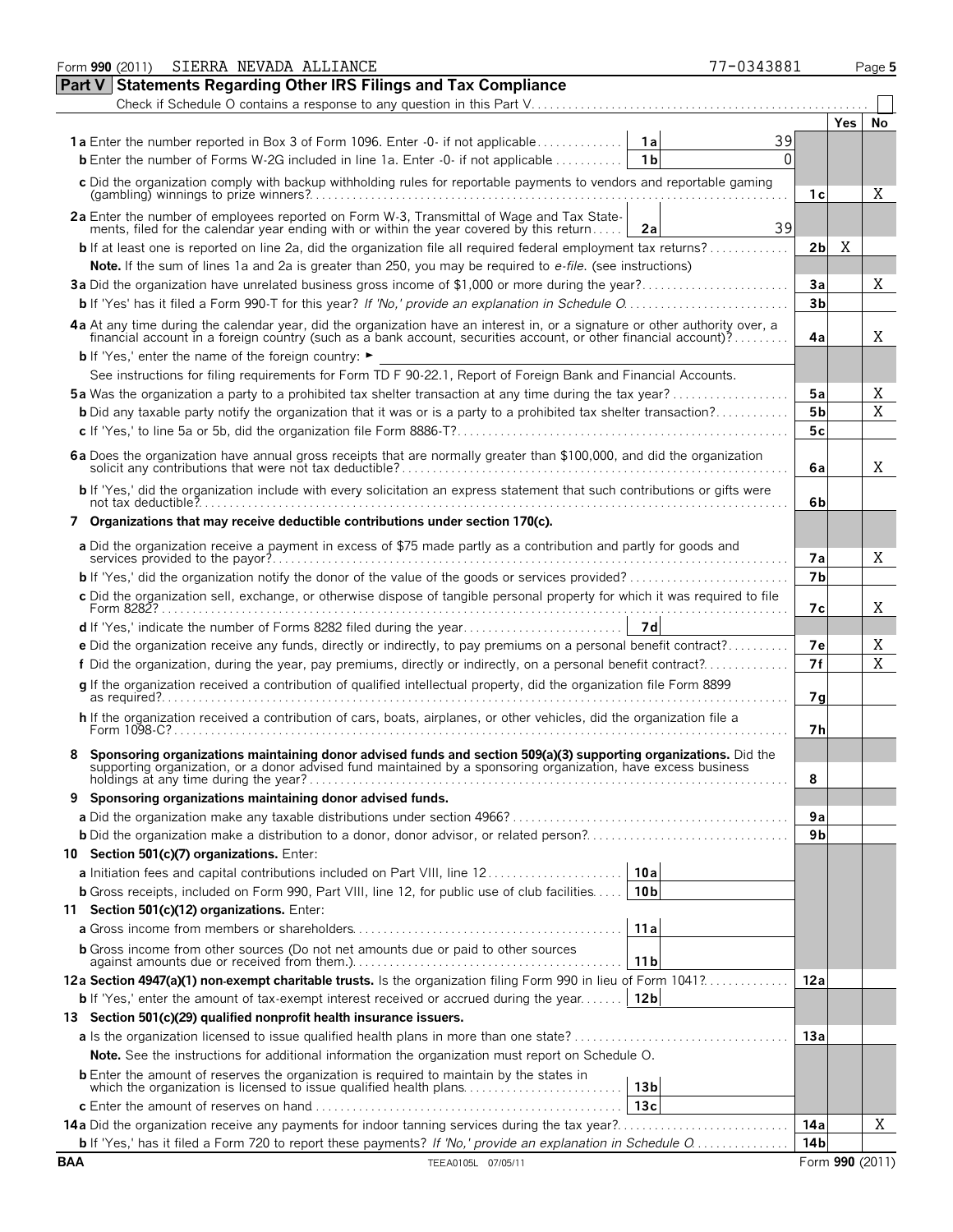**Part VI Governance, Management and Disclosure** *For each 'Yes' response to lines 2 through 7b below, and for*

*a 'No' response to line 8a, 8b, or 10b below, describe the circumstances, processes, or changes in Schedule O. See instructions.* Check if Schedule O contains a response to any question in this Part VI. . . . . . . . . . . . . . . . . . . . . . . . . . . . . . . . . . . . . . . . . . . . . . . . . . . . . X

|                                                                                                                                                                                                                   | <b>Section A. Governing Body and Management</b>                                                                                                                                                                                                      |                 |            |                |  |  |  |
|-------------------------------------------------------------------------------------------------------------------------------------------------------------------------------------------------------------------|------------------------------------------------------------------------------------------------------------------------------------------------------------------------------------------------------------------------------------------------------|-----------------|------------|----------------|--|--|--|
|                                                                                                                                                                                                                   |                                                                                                                                                                                                                                                      |                 | <b>Yes</b> | No.            |  |  |  |
|                                                                                                                                                                                                                   | 13<br>1a Enter the number of voting members of the governing body at the end of the tax year<br>1al<br>If there are material differences in voting rights among members                                                                              |                 |            |                |  |  |  |
|                                                                                                                                                                                                                   | of the governing body, or if the governing body delegated broad authority to an executive committee or similar committee, explain in Schedule O.                                                                                                     |                 |            |                |  |  |  |
|                                                                                                                                                                                                                   |                                                                                                                                                                                                                                                      |                 |            |                |  |  |  |
|                                                                                                                                                                                                                   | <b>b</b> Enter the number of voting members included in line 1a, above, who are independent<br>13<br>1 b                                                                                                                                             |                 |            |                |  |  |  |
|                                                                                                                                                                                                                   | 2 Did any officer, director, trustee, or key employee have a family relationship or a business relationship with any other                                                                                                                           | $\overline{2}$  |            | Χ              |  |  |  |
|                                                                                                                                                                                                                   | Did the organization delegate control over management duties customarily performed by or under the direct supervision<br>3.                                                                                                                          | 3               |            | Χ              |  |  |  |
|                                                                                                                                                                                                                   | 4 Did the organization make any significant changes to its governing documents                                                                                                                                                                       |                 |            |                |  |  |  |
|                                                                                                                                                                                                                   |                                                                                                                                                                                                                                                      | 4               |            | Χ              |  |  |  |
|                                                                                                                                                                                                                   | Did the organization become aware during the year of a significant diversion of the organization's assets?<br>5.                                                                                                                                     | 5               |            | $\overline{X}$ |  |  |  |
|                                                                                                                                                                                                                   | 6                                                                                                                                                                                                                                                    | 6               | X          |                |  |  |  |
|                                                                                                                                                                                                                   |                                                                                                                                                                                                                                                      | 7a              | X          |                |  |  |  |
|                                                                                                                                                                                                                   |                                                                                                                                                                                                                                                      |                 |            |                |  |  |  |
| Χ<br>7bl<br>8 Did the organization contemporaneously document the meetings held or written actions undertaken during the year by<br>the following:                                                                |                                                                                                                                                                                                                                                      |                 |            |                |  |  |  |
| Χ<br>8а                                                                                                                                                                                                           |                                                                                                                                                                                                                                                      |                 |            |                |  |  |  |
| 8b                                                                                                                                                                                                                |                                                                                                                                                                                                                                                      |                 |            |                |  |  |  |
| 9 Is there any officer, director or trustee, or key employee listed in Part VII, Section A, who cannot be reached at the organization's mailing address? If 'Yes,' provide the names and addresses in Schedule O. |                                                                                                                                                                                                                                                      |                 |            |                |  |  |  |
| 9<br>Section B. Policies (This Section B requests information about policies not required by the Internal Revenue Code.)                                                                                          |                                                                                                                                                                                                                                                      |                 |            |                |  |  |  |
|                                                                                                                                                                                                                   |                                                                                                                                                                                                                                                      |                 | Yes        |                |  |  |  |
|                                                                                                                                                                                                                   |                                                                                                                                                                                                                                                      | 10a             |            | No.<br>X       |  |  |  |
|                                                                                                                                                                                                                   |                                                                                                                                                                                                                                                      |                 |            |                |  |  |  |
|                                                                                                                                                                                                                   |                                                                                                                                                                                                                                                      |                 |            |                |  |  |  |
|                                                                                                                                                                                                                   | b If 'Yes,' did the organization have written policies and procedures governing the activities of such chapters, affiliates, and branches to ensure their                                                                                            | 10 <sub>b</sub> |            |                |  |  |  |
|                                                                                                                                                                                                                   |                                                                                                                                                                                                                                                      | 11a             | X          |                |  |  |  |
|                                                                                                                                                                                                                   | <b>b</b> Describe in Schedule O the process, if any, used by the organization to review this Form 990. SEE SCHEDULE O                                                                                                                                |                 |            |                |  |  |  |
|                                                                                                                                                                                                                   |                                                                                                                                                                                                                                                      | 12a             | X          |                |  |  |  |
|                                                                                                                                                                                                                   | <b>b</b> Were officers, directors or trustees, and key employees required to disclose annually interests that could give rise                                                                                                                        | 12 <sub>b</sub> | Χ          |                |  |  |  |
|                                                                                                                                                                                                                   |                                                                                                                                                                                                                                                      |                 |            |                |  |  |  |
|                                                                                                                                                                                                                   |                                                                                                                                                                                                                                                      | 12c             | X          |                |  |  |  |
|                                                                                                                                                                                                                   |                                                                                                                                                                                                                                                      | 13              | Χ          |                |  |  |  |
|                                                                                                                                                                                                                   |                                                                                                                                                                                                                                                      | 14              | X          |                |  |  |  |
|                                                                                                                                                                                                                   | 15 Did the process for determining compensation of the following persons include a review and approval by independent<br>persons, comparability data, and contemporaneous substantiation of the deliberation and decision?                           |                 |            |                |  |  |  |
|                                                                                                                                                                                                                   |                                                                                                                                                                                                                                                      | 15a             | Χ          |                |  |  |  |
|                                                                                                                                                                                                                   |                                                                                                                                                                                                                                                      | 15 <sub>b</sub> | X          |                |  |  |  |
|                                                                                                                                                                                                                   | If 'Yes' to line 15a or 15b, describe the process in Schedule O. (See instructions.)                                                                                                                                                                 |                 |            |                |  |  |  |
|                                                                                                                                                                                                                   | <b>16a</b> Did the organization invest in, contribute assets to, or participate in a joint venture or similar arrangement with a                                                                                                                     | 16a             |            | Χ              |  |  |  |
|                                                                                                                                                                                                                   | <b>b</b> If 'Yes,' did the organization follow a written policy or procedure requiring the organization to evaluate its<br>participation in joint venture arrangements under applicable federal tax law, and taken steps to safeguard the            |                 |            |                |  |  |  |
|                                                                                                                                                                                                                   |                                                                                                                                                                                                                                                      | 16 <sub>b</sub> |            |                |  |  |  |
|                                                                                                                                                                                                                   | <b>Section C. Disclosure</b><br>17 List the states with which a copy of this Form 990 is required to be filed $\blacktriangleright$ CA                                                                                                               |                 |            |                |  |  |  |
|                                                                                                                                                                                                                   | ______________________<br>18 Section 6104 requires an organization to make its Forms 1023 (or 1024 if applicable), 990, and 990-T (501(c)(3)s only) available for public<br>inspection. Indicate how you make these available. Check all that apply. |                 |            |                |  |  |  |
|                                                                                                                                                                                                                   | Own website<br>Another's website<br>Upon request                                                                                                                                                                                                     |                 |            |                |  |  |  |

19 Describe in Schedule O whether (and if so, how) the organization makes its governing documents, conflict of interest policy, and financial statements available to the public during the tax year.<br>SEE SCHEDULE O

**20** State the name, physical address, and telephone number of the person who possesses the books and records of the organization: G THE ORGANIZATION 2489 LAKE TAHOE BLVD, STE 5 S LAKE TAHOE CA 96150 530-542-4546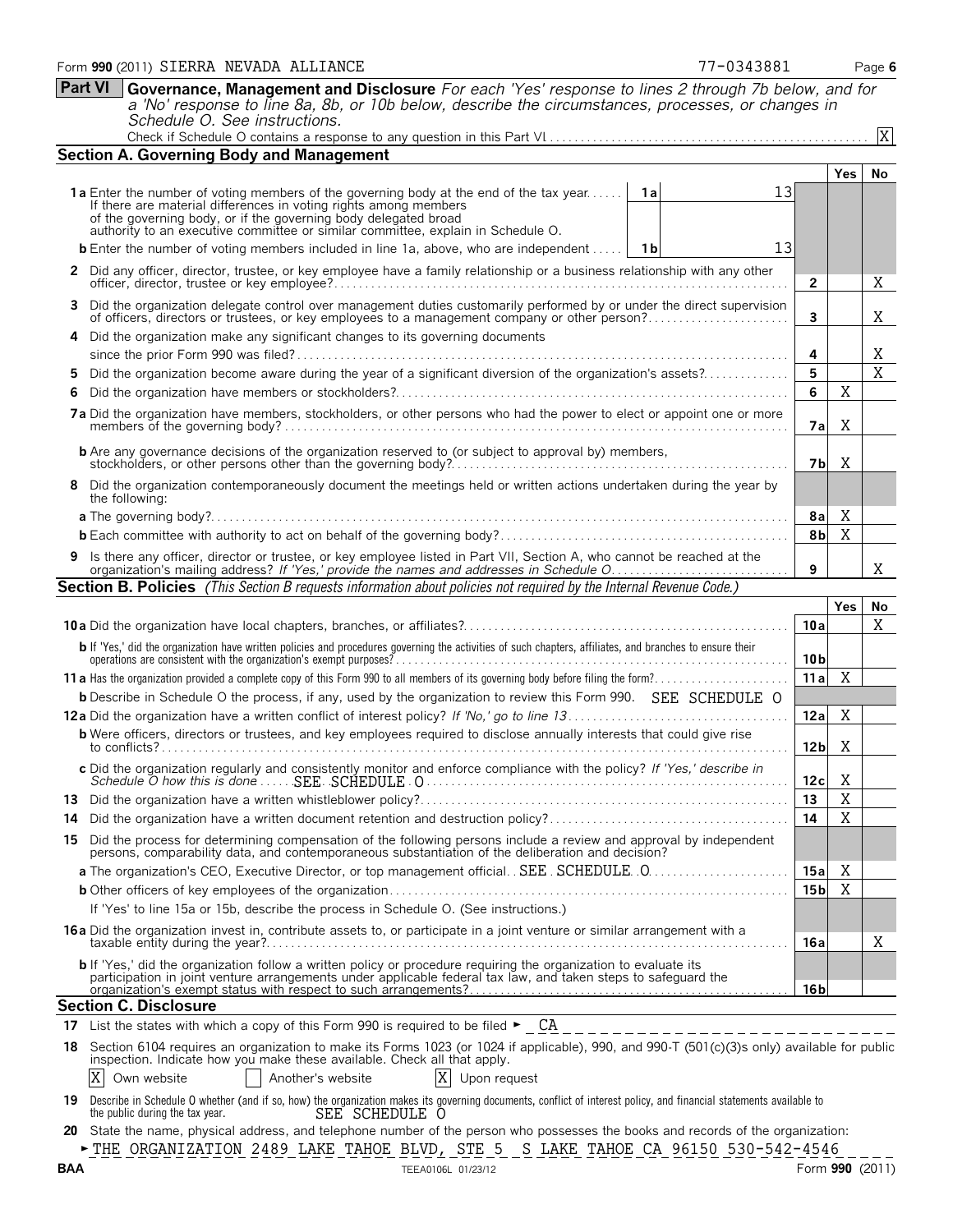| Part VII   Compensation of Officers, Directors, Trustees, Key Employees, Highest Compensated Employees, and |  |  |
|-------------------------------------------------------------------------------------------------------------|--|--|
| Independent Contractors                                                                                     |  |  |

Check if Schedule O contains a response to any question in this Part VII

**Section A. Officers, Directors, Trustees, Key Employees, and Highest Compensated Employees**

**1a** Complete this table for all persons required to be listed. Report compensation for the calendar year ending with or within the organization's tax year.

? List all of the organization's **current** officers, directors, trustees (whether individuals or organizations), regardless of amount of compensation. Enter -0- in columns (D), (E), and (F) if no compensation was paid.

? List all of the organization's **current** key employees, if any. See instructions for definition of 'key employee.'

? List the organization's five **current** highest compensated employees (other than an officer, director, trustee, or key employee) who received reportable compensation (Box 5 of Form W-2 and/or Box 7 of Form 1099-MISC) of more than \$100,000 from the organization and any related organizations.

? List all of the organization's **former** officers, key employees, and highest compensated employees who received more than \$100,000 of reportable compensation from the organization and any related organizations.

? List all of the organization's **former directors or trustees** that received, in the capacity as a former director or trustee of the organization, more than \$10,000 of reportable compensation from the organization and any related organizations.

List persons in the following order: individual trustees or directors; institutional trustees; officers; key employees; highest compensated employees; and former such persons.

Check this box if neither the organization nor any related organization compensated any current officer, director, or trustee.

|                                          |                                                                              |                                      |                                                                                                             | (C)     |                 |                                 |                                        |                                        |                                                     |                                                          |
|------------------------------------------|------------------------------------------------------------------------------|--------------------------------------|-------------------------------------------------------------------------------------------------------------|---------|-----------------|---------------------------------|----------------------------------------|----------------------------------------|-----------------------------------------------------|----------------------------------------------------------|
| (A)<br>Name and title                    | (B)<br>Average<br>hours<br>per week                                          |                                      | Position<br>(do not check more than one box,<br>unless person is both an officer<br>and a director/trustee) |         |                 |                                 | (D)<br>Reportable<br>compensation from | (E)<br>Reportable<br>compensation from | (F)<br>Estimated<br>amount of other<br>compensation |                                                          |
|                                          | (describe<br>hours for<br>related<br>organiza-<br>tions in<br>Schedule<br>O) | Individual<br>or director<br>trustee | Institutional<br>trustee                                                                                    | Officer | Key<br>employee | Highest compensated<br>employee | Former                                 | the organization<br>(W-2/1099-MISC)    | related organizations<br>(W-2/1099-MISC)            | from the<br>organization<br>and related<br>organizations |
| (1) BETSY REIFSNIDER<br>VICE PRESIDENT   | 1                                                                            | X                                    |                                                                                                             | Χ       |                 |                                 |                                        | $\mathbf{0}$ .                         | 0.                                                  | $0_{.}$                                                  |
| (2) ROBERT JOHNSTON<br>PRESIDENT         | $\mathbf{1}$                                                                 | X                                    |                                                                                                             | Χ       |                 |                                 |                                        | 0.                                     | 0.                                                  | $\boldsymbol{0}$ .                                       |
| (3) LYNN SADLER<br>TREASURER             | $\mathbf{1}$                                                                 | X                                    |                                                                                                             | X       |                 |                                 |                                        | $\mathbf{0}$ .                         | 0.                                                  | $\boldsymbol{0}$ .                                       |
| (4) IAN HERDELL<br><b>SECRETARY</b>      | 1                                                                            | Χ                                    |                                                                                                             | Χ       |                 |                                 |                                        | 0.                                     | 0.                                                  | $\boldsymbol{0}$ .                                       |
| (5) ADDIE JACOBSON<br><b>DIRECTOR</b>    | 1                                                                            | Χ                                    |                                                                                                             |         |                 |                                 |                                        | $\mathbf{0}$                           | 0.                                                  | $0$ .                                                    |
| (6) CHRISTINE ROZANCE<br><b>DIRECTOR</b> | 1                                                                            | X                                    |                                                                                                             |         |                 |                                 |                                        | $\mathbf{0}$ .                         | 0.                                                  | 0.                                                       |
| (7) DAVID HANSEN<br><b>DIRECTOR</b>      | 1                                                                            | X                                    |                                                                                                             |         |                 |                                 |                                        | $\mathbf 0$ .                          | 0.                                                  | $0$ .                                                    |
| (8) GEOFF MC QUILKIN<br><b>DIRECTOR</b>  | 1                                                                            | Χ                                    |                                                                                                             |         |                 |                                 |                                        | $\mathbf{0}$ .                         | 0.                                                  | 0.                                                       |
| (9) JOHN FRIEDRICH<br><b>DIRECTOR</b>    | 1                                                                            | Χ                                    |                                                                                                             |         |                 |                                 |                                        | $\mathbf 0$ .                          | 0.                                                  | $0$ .                                                    |
| (10) LEAH WILLS<br><b>DIRECTOR</b>       | 1                                                                            | Χ                                    |                                                                                                             |         |                 |                                 |                                        | 0.                                     | 0.                                                  | $0$ .                                                    |
| (11) PAMELA FLICK<br><b>DIRECTOR</b>     | 1                                                                            | X                                    |                                                                                                             |         |                 |                                 |                                        | 0.                                     | 0.                                                  | $0$ .                                                    |
| (12) RICHARD TAYLOR<br><b>DIRECTOR</b>   | 1                                                                            | X                                    |                                                                                                             |         |                 |                                 |                                        | 0.                                     | 0.                                                  | $0$ .                                                    |
| (13) SAM MUDIE<br><b>DIRECTOR</b>        | 1                                                                            | X                                    |                                                                                                             |         |                 |                                 |                                        | $\mathbf 0$ .                          | 0.                                                  | $\boldsymbol{0}$ .                                       |
| (14) TERRY MANNING<br><b>DIRECTOR</b>    | $\mathbf{1}$                                                                 | X                                    |                                                                                                             |         |                 |                                 |                                        | $\mathbf{0}$                           | 0.                                                  | $\boldsymbol{0}$ .                                       |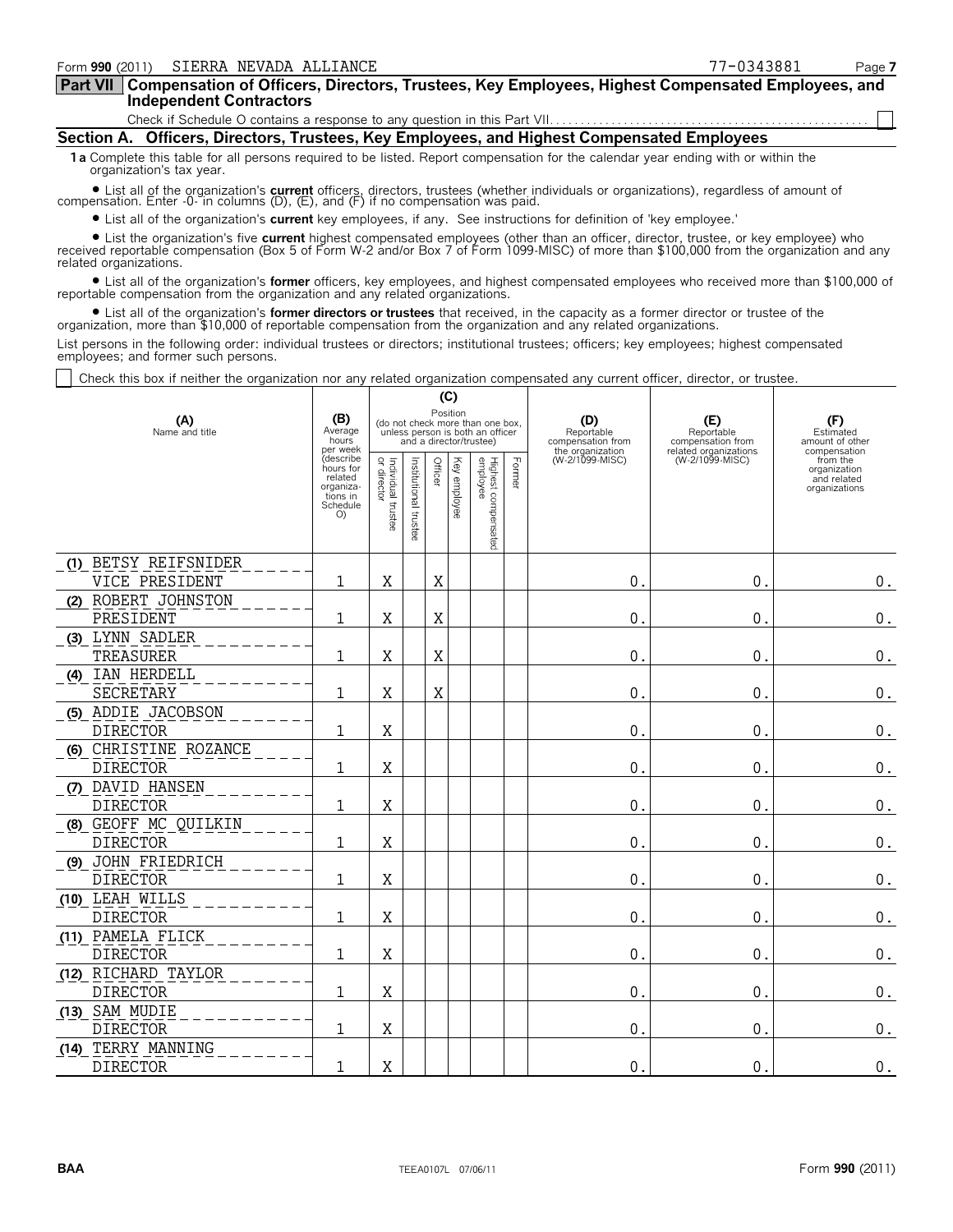| $\mid$ Part VII $\mid$ Section A. Officers, Directors, Trustees, Key Employees, and Highest Compensated Employees (cont)                                                                                                                                     |                                      |                                   |                       |         |              |                                                                                                             |        |                                                            |                                                                 |   |                                                          |
|--------------------------------------------------------------------------------------------------------------------------------------------------------------------------------------------------------------------------------------------------------------|--------------------------------------|-----------------------------------|-----------------------|---------|--------------|-------------------------------------------------------------------------------------------------------------|--------|------------------------------------------------------------|-----------------------------------------------------------------|---|----------------------------------------------------------|
|                                                                                                                                                                                                                                                              |                                      |                                   |                       |         | (C)          |                                                                                                             |        |                                                            |                                                                 |   |                                                          |
| (A)<br>Name and title                                                                                                                                                                                                                                        | (B)<br>Average<br>hours<br>per       |                                   |                       |         |              | Position<br>(do not check more than one<br>box, unless person is both an<br>officer and a director/trustee) |        | (D)<br>Reportable<br>compensation from<br>the organization | (E)<br>Reportable<br>compensation from<br>related organizations |   | (F)<br>Estimated<br>amount of other<br>compensation      |
|                                                                                                                                                                                                                                                              | week<br>(describ<br>e<br>hours       | Individual trustee<br>or director |                       | Officer | Key employee | Highest compensate<br>employee                                                                              | Former | (W-2/1099-MISC)                                            | (W-2/1099-MISC)                                                 |   | from the<br>organization<br>and related<br>organizations |
|                                                                                                                                                                                                                                                              | for<br>related<br>organi-<br>zations |                                   | Institutional trustee |         |              |                                                                                                             |        |                                                            |                                                                 |   |                                                          |
|                                                                                                                                                                                                                                                              | in<br>Sch O)                         |                                   |                       |         |              | g                                                                                                           |        |                                                            |                                                                 |   |                                                          |
| (15) JOAN CLAYBURGH<br>EXEC DIRECTOR                                                                                                                                                                                                                         | 40                                   |                                   |                       | X       |              |                                                                                                             |        | 73,606.                                                    | 0.                                                              |   | $0$ .                                                    |
| (16)<br>-------------------------                                                                                                                                                                                                                            |                                      |                                   |                       |         |              |                                                                                                             |        |                                                            |                                                                 |   |                                                          |
| <u>(17) ________________________</u>                                                                                                                                                                                                                         |                                      |                                   |                       |         |              |                                                                                                             |        |                                                            |                                                                 |   |                                                          |
| (1 <u>8)</u> _____________________________                                                                                                                                                                                                                   |                                      |                                   |                       |         |              |                                                                                                             |        |                                                            |                                                                 |   |                                                          |
|                                                                                                                                                                                                                                                              |                                      |                                   |                       |         |              |                                                                                                             |        |                                                            |                                                                 |   |                                                          |
| (2 <u>0)</u> ______________________________                                                                                                                                                                                                                  |                                      |                                   |                       |         |              |                                                                                                             |        |                                                            |                                                                 |   |                                                          |
| (21)____________________________                                                                                                                                                                                                                             |                                      |                                   |                       |         |              |                                                                                                             |        |                                                            |                                                                 |   |                                                          |
|                                                                                                                                                                                                                                                              |                                      |                                   |                       |         |              |                                                                                                             |        |                                                            |                                                                 |   |                                                          |
|                                                                                                                                                                                                                                                              |                                      |                                   |                       |         |              |                                                                                                             |        |                                                            |                                                                 |   |                                                          |
|                                                                                                                                                                                                                                                              |                                      |                                   |                       |         |              |                                                                                                             |        |                                                            |                                                                 |   |                                                          |
| (25)____________________________                                                                                                                                                                                                                             |                                      |                                   |                       |         |              |                                                                                                             |        |                                                            |                                                                 |   |                                                          |
|                                                                                                                                                                                                                                                              |                                      |                                   |                       |         |              |                                                                                                             |        | 73,606.                                                    | 0.                                                              |   | 0.                                                       |
|                                                                                                                                                                                                                                                              |                                      |                                   |                       |         |              |                                                                                                             | ▶<br>▶ | 0.<br>73,606.                                              | $0$ .<br>$\mathbf 0$                                            |   | 0.<br>0.                                                 |
| 2 Total number of individuals (including but not limited to those listed above) who received more than \$100,000 of reportable compensation<br>from the organization                                                                                         |                                      |                                   |                       |         |              |                                                                                                             |        |                                                            |                                                                 |   |                                                          |
| $\bullet$ 0                                                                                                                                                                                                                                                  |                                      |                                   |                       |         |              |                                                                                                             |        |                                                            |                                                                 |   | Yes<br>No                                                |
| Did the organization list any former officer, director or trustee, key employee, or highest compensated employee<br>3                                                                                                                                        |                                      |                                   |                       |         |              |                                                                                                             |        |                                                            |                                                                 | 3 | Χ                                                        |
| For any individual listed on line 1a, is the sum of reportable compensation and other compensation from<br>4<br>the organization and related organizations greater than \$150,000? If 'Yes' complete Schedule J for                                          |                                      |                                   |                       |         |              |                                                                                                             |        |                                                            |                                                                 | 4 | Χ                                                        |
| Did any person listed on line 1a receive or accrue compensation from any unrelated organization or individual<br>5.                                                                                                                                          |                                      |                                   |                       |         |              |                                                                                                             |        |                                                            |                                                                 | 5 | Χ                                                        |
| <b>Section B. Independent Contractors</b>                                                                                                                                                                                                                    |                                      |                                   |                       |         |              |                                                                                                             |        |                                                            |                                                                 |   |                                                          |
| Complete this table for your five highest compensated independent contractors that received more than \$100,000 of<br>1.<br>compensation from the organization. Report compensation for the calendar year ending with or within the organization's tax year. |                                      |                                   |                       |         |              |                                                                                                             |        |                                                            |                                                                 |   |                                                          |
| (A)<br>Name and business address                                                                                                                                                                                                                             |                                      |                                   |                       |         |              |                                                                                                             |        | (B)<br>Description of services                             |                                                                 |   | (C)<br>Compensation                                      |
|                                                                                                                                                                                                                                                              |                                      |                                   |                       |         |              |                                                                                                             |        |                                                            |                                                                 |   |                                                          |
|                                                                                                                                                                                                                                                              |                                      |                                   |                       |         |              |                                                                                                             |        |                                                            |                                                                 |   |                                                          |
|                                                                                                                                                                                                                                                              |                                      |                                   |                       |         |              |                                                                                                             |        |                                                            |                                                                 |   |                                                          |
|                                                                                                                                                                                                                                                              |                                      |                                   |                       |         |              |                                                                                                             |        |                                                            |                                                                 |   |                                                          |
| 2 Total number of independent contractors (including but not limited to those listed above) who received more than<br>\$100,000 in compensation from the organization $\blacktriangleright$ 0                                                                |                                      |                                   |                       |         |              |                                                                                                             |        |                                                            |                                                                 |   |                                                          |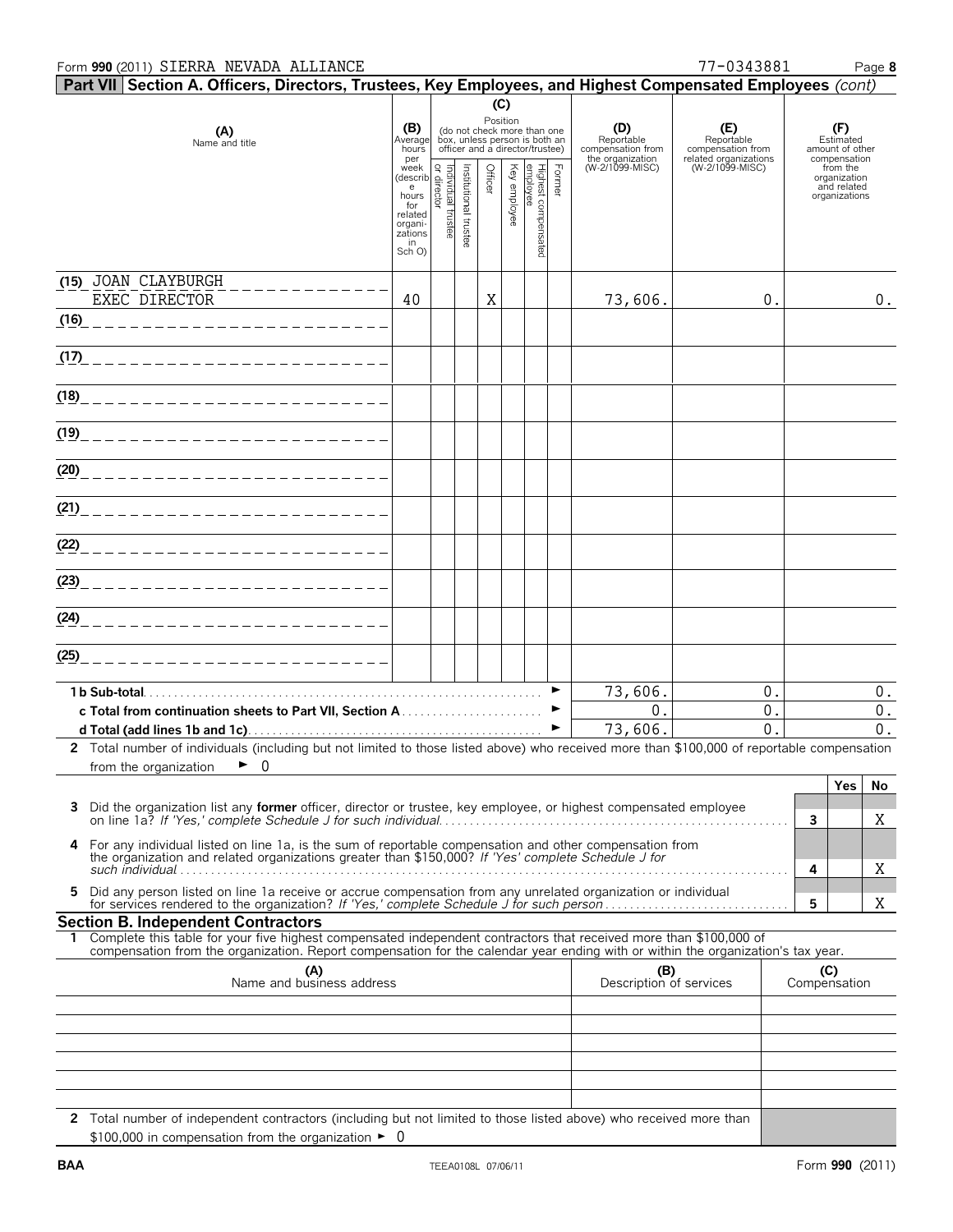#### Form **990** (2011) Page **9** SIERRA NEVADA ALLIANCE 77-0343881

|                                                                                                                       | <b>Part VIII Statement of Revenue</b>                                                                                                                                                                                                                                                                                                                                                                                                                    |                                            |                                                    |                                         |                                                                           |
|-----------------------------------------------------------------------------------------------------------------------|----------------------------------------------------------------------------------------------------------------------------------------------------------------------------------------------------------------------------------------------------------------------------------------------------------------------------------------------------------------------------------------------------------------------------------------------------------|--------------------------------------------|----------------------------------------------------|-----------------------------------------|---------------------------------------------------------------------------|
|                                                                                                                       |                                                                                                                                                                                                                                                                                                                                                                                                                                                          | (A)<br>Total revenue                       | (B)<br>Related or<br>exempt<br>function<br>revenue | (C)<br>Unrelated<br>business<br>revenue | (D)<br>Revenue<br>excluded from tax<br>under sections<br>512, 513, or 514 |
| <b>PROGRAM SERVICE REVENUE   CONTRIBUTIONS, GIFTS, GRANTS<br/>PROGRAM SERVICE REVENUE   AND OTHER SIMILAR AMOUNTS</b> | <b>1a</b> Federated campaigns<br>1a<br>1 <sub>b</sub><br>12,045.<br><b>b</b> Membership dues<br>1 <sub>c</sub><br>c Fundraising events<br>1 <sub>d</sub><br><b>d</b> Related organizations $\ldots$<br>464, 187.<br>1e<br>e Government grants (contributions)<br><b>f</b> All other contributions, gifts, grants, and similar amounts not included above<br>900,782.<br>1f<br>17,929.<br><b>g</b> Noncash contributions included in Ins 1a-1f: $\hat{S}$ | 1,377,014.                                 |                                                    |                                         |                                                                           |
|                                                                                                                       | <b>Business Code</b><br>2a CONFERENCE ___________<br>b<br>. _ _ _ _ _ _ _ _ _ _ _ _ _ _ _ _ _ _<br>с<br>__________________                                                                                                                                                                                                                                                                                                                               | 5,815.                                     | 5,815.                                             |                                         |                                                                           |
|                                                                                                                       | d<br>_________________<br>е<br>________________<br>f All other program service revenue<br>the company of the company of the                                                                                                                                                                                                                                                                                                                              | 5,815.                                     |                                                    |                                         |                                                                           |
|                                                                                                                       | Investment income (including dividends, interest and<br>3<br>Income from investment of tax-exempt bond proceeds ▶<br>4<br>5<br>(i) Real<br>(ii) Personal<br><b>6a</b> Gross rents                                                                                                                                                                                                                                                                        | 377.                                       | 377.                                               |                                         |                                                                           |
|                                                                                                                       | <b>b</b> Less: rental expenses.<br><b>c</b> Rental income or (loss) $\ldots$ .<br>(i) Securities<br>(ii) Other<br><b>7a</b> Gross amount from sales of<br>assets other than inventory                                                                                                                                                                                                                                                                    |                                            |                                                    |                                         |                                                                           |
|                                                                                                                       | <b>b</b> Less: cost or other basis<br>$\blacktriangleright$                                                                                                                                                                                                                                                                                                                                                                                              |                                            |                                                    |                                         |                                                                           |
| ш<br><b>OTHER REVENU</b>                                                                                              | 8a Gross income from fundraising events<br>(not including. $\frac{1}{2}$<br>of contributions reported on line 1c).<br>22,429.<br>See Part IV, line 18. a<br>1,801<br>b Less: direct expenses b<br>c Net income or (loss) from fundraising events                                                                                                                                                                                                         | 20,628.                                    |                                                    |                                         |                                                                           |
|                                                                                                                       | 9a Gross income from gaming activities.<br>See Part IV, line 19. <b>a</b><br>b Less: direct expenses b<br>c Net income or (loss) from gaming activities. ▶                                                                                                                                                                                                                                                                                               |                                            |                                                    |                                         |                                                                           |
|                                                                                                                       | 10a Gross sales of inventory, less returns<br>and allowances a<br><b>b</b> Less: cost of goods sold <b>b</b><br>$\blacktriangleright$<br>c Net income or (loss) from sales of inventory                                                                                                                                                                                                                                                                  |                                            |                                                    |                                         |                                                                           |
|                                                                                                                       | Miscellaneous Revenue<br><b>Business Code</b><br>11a MISCELLANEOUS_________<br>-----------------<br>b<br>с<br>_ _ _ _ _ _ _ _ _ _ _ _ _ _ _ _ _<br><b>d</b> All other revenue $\ldots, \ldots, \ldots, \ldots, \ldots$                                                                                                                                                                                                                                   | 1,425.                                     | 1,425.                                             |                                         |                                                                           |
| <b>BAA</b>                                                                                                            |                                                                                                                                                                                                                                                                                                                                                                                                                                                          | 1,425.<br>1,405,259.<br>TEEA0109L 07/06/11 | 7,617.                                             | 0.                                      | 0.<br>Form 990 (2011)                                                     |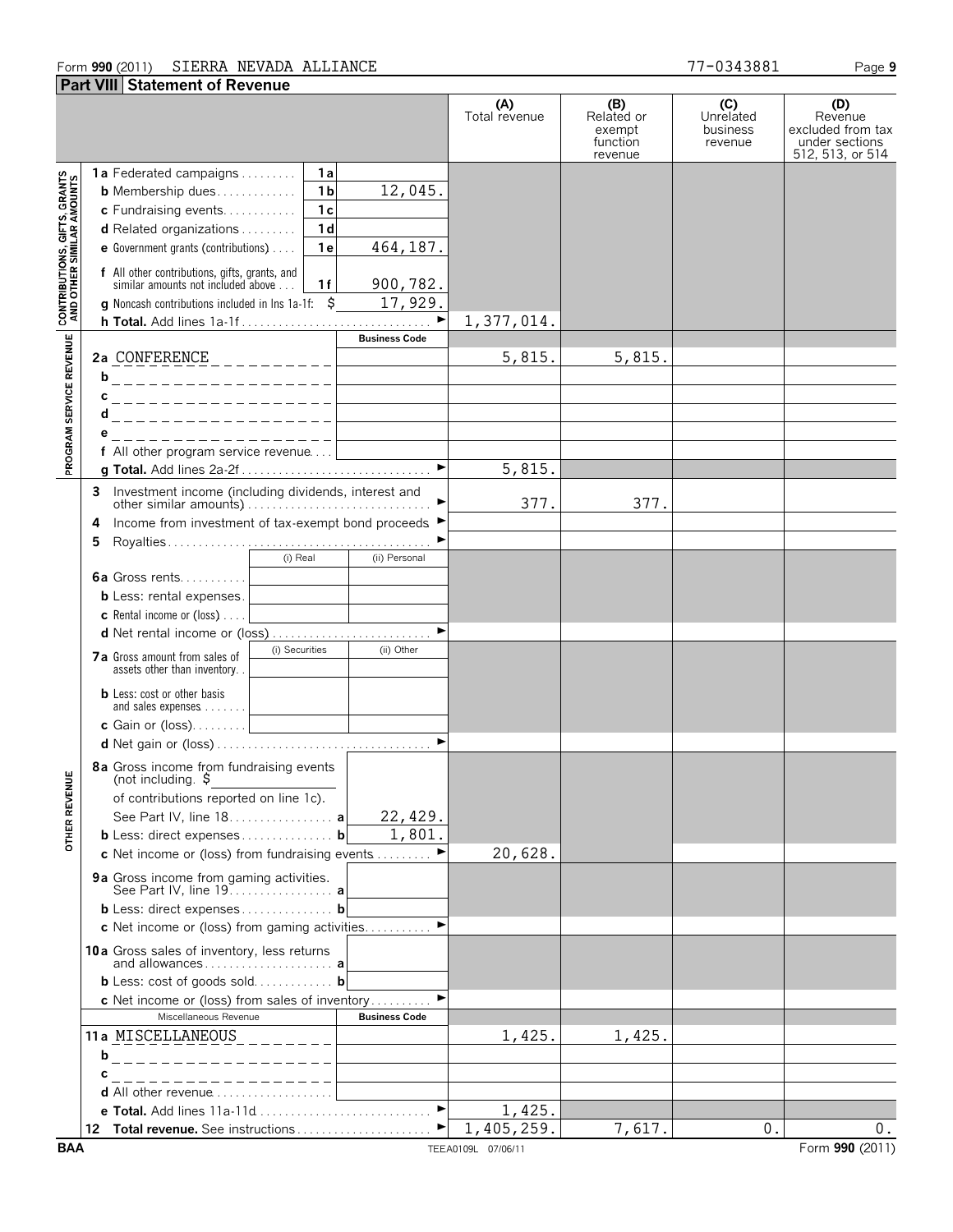### Form **990** (2011) Page **10** SIERRA NEVADA ALLIANCE 77-0343881

#### **Part IX | Statement of Functional Expenses**

*Section 501(c)(3) and 501(c)(4) organizations must complete all columns.*

*All other organizations must complete column (A) but are not required to complete columns (B), (C), and (D).*

|    | Do not include amounts reported on lines<br>6b, 7b, 8b, 9b, and 10b of Part VIII.                                                                                                                                              | (A)<br>Total expenses | (B)<br>Program service<br>expenses | (C)<br>Management and<br>general expenses | (D)<br>Fundraising<br>expenses |
|----|--------------------------------------------------------------------------------------------------------------------------------------------------------------------------------------------------------------------------------|-----------------------|------------------------------------|-------------------------------------------|--------------------------------|
|    | Grants and other assistance to governments<br>and organizations in the United States. See                                                                                                                                      |                       |                                    |                                           |                                |
|    | 2 Grants and other assistance to individuals in<br>the United States. See Part IV, line 22.                                                                                                                                    |                       |                                    |                                           |                                |
|    | 3 Grants and other assistance to governments,<br>organizations, and individuals outside the<br>United States. See Part IV, lines 15 and 16                                                                                     |                       |                                    |                                           |                                |
| 4  | Benefits paid to or for members                                                                                                                                                                                                |                       |                                    |                                           |                                |
| 5. | Compensation of current officers, directors,<br>trustees, and key employees                                                                                                                                                    | 73,606.               | 65,659.                            | 5,349.                                    | 2,598.                         |
| 6  | Compensation not included above, to<br>disqualified persons (as defined under<br>section $4958(f)(1)$ and persons described                                                                                                    | 0.                    | 0.                                 | 0.                                        | υ.                             |
| 7  | Other salaries and wages                                                                                                                                                                                                       | 667, 923.             | 595,812.                           | 48,540.                                   | 23,571.                        |
| R  | Pension plan accruals and contributions<br>(include section $401(k)$ and section $403(b)$ )<br>employer contributions)                                                                                                         |                       |                                    |                                           |                                |
| 9  | Other employee benefits                                                                                                                                                                                                        | 117,846.              | 113,358.                           | 2,942.                                    | 1,546.                         |
| 10 | Payroll taxes                                                                                                                                                                                                                  | 55,251.               | 53, 147.                           | 1,380.                                    | 724.                           |
|    | 11 Fees for services (non-employees):                                                                                                                                                                                          |                       |                                    |                                           |                                |
|    |                                                                                                                                                                                                                                |                       |                                    |                                           |                                |
|    |                                                                                                                                                                                                                                |                       |                                    |                                           |                                |
|    |                                                                                                                                                                                                                                |                       |                                    |                                           |                                |
|    |                                                                                                                                                                                                                                |                       |                                    |                                           |                                |
|    |                                                                                                                                                                                                                                |                       |                                    |                                           |                                |
|    | e Professional fundraising services. See Part IV, line 17                                                                                                                                                                      |                       |                                    |                                           |                                |
|    | f Investment management fees                                                                                                                                                                                                   |                       |                                    |                                           |                                |
|    |                                                                                                                                                                                                                                | 141,645.              | 118,974.                           | 22,671.                                   |                                |
|    | 12 Advertising and promotion                                                                                                                                                                                                   |                       |                                    |                                           |                                |
| 13 | Office expenses                                                                                                                                                                                                                | 36,398.               | 34,459.                            | 1,289.                                    | 650.                           |
| 14 | Information technology                                                                                                                                                                                                         |                       |                                    |                                           |                                |
| 15 |                                                                                                                                                                                                                                |                       |                                    |                                           |                                |
| 16 | Occupancy                                                                                                                                                                                                                      | 39,427.               | 39,427.                            |                                           |                                |
| 17 |                                                                                                                                                                                                                                | 36,680.               | 36,637.                            | 43.                                       |                                |
|    | 18 Payments of travel or entertainment<br>expenses for any federal, state, or local                                                                                                                                            |                       |                                    |                                           |                                |
|    | 19 Conferences, conventions, and meetings                                                                                                                                                                                      | 5,879.                | 5,879.                             |                                           |                                |
|    |                                                                                                                                                                                                                                |                       |                                    |                                           |                                |
| 21 | Payments to affiliates                                                                                                                                                                                                         |                       |                                    |                                           |                                |
| 22 | Depreciation, depletion, and amortization                                                                                                                                                                                      | 3,635.                |                                    | 3,635.                                    |                                |
| 23 |                                                                                                                                                                                                                                |                       |                                    |                                           |                                |
|    | 24 Other expenses. Itemize expenses not<br>covered above (List miscellaneous expenses<br>in line 24e. If line 24e amount exceeds 10%<br>of line 25, column (A) amount, list line 24e<br>expenses on Schedule O.                |                       |                                    |                                           |                                |
|    | a FISCAL SPONSORSHIP                                                                                                                                                                                                           | 132,248.              | 132,248.                           |                                           |                                |
|    | <b>b</b> SUPPLIES & EQUIPMENT                                                                                                                                                                                                  | 59,895.               | 59,543.                            | 48.                                       | 304.                           |
|    | c FUNDRAISING EXPENSE                                                                                                                                                                                                          | 17,929.               |                                    |                                           | 17,929.                        |
|    | d MISCELLANEOUS                                                                                                                                                                                                                | 5,280.                | 5,210.                             |                                           | 70.                            |
|    | <b>e</b> All other expenses $\ldots$ $\ldots$ $\ldots$ $\ldots$ $\ldots$ $\ldots$                                                                                                                                              |                       |                                    |                                           |                                |
|    | 25 Total functional expenses. Add lines 1 through 24e                                                                                                                                                                          | 1,393,642.            | 1,260,353.                         | 85,897.                                   | 47,392.                        |
|    | 26 Joint costs. Complete this line only if<br>the organization reported in column (B)<br>joint costs from a combined educational<br>campaign and fundraising solicitation.<br>Check here $\blacktriangleright$<br>if following |                       |                                    |                                           |                                |
|    | SOP 98-2 (ASC 958-720)                                                                                                                                                                                                         |                       |                                    |                                           |                                |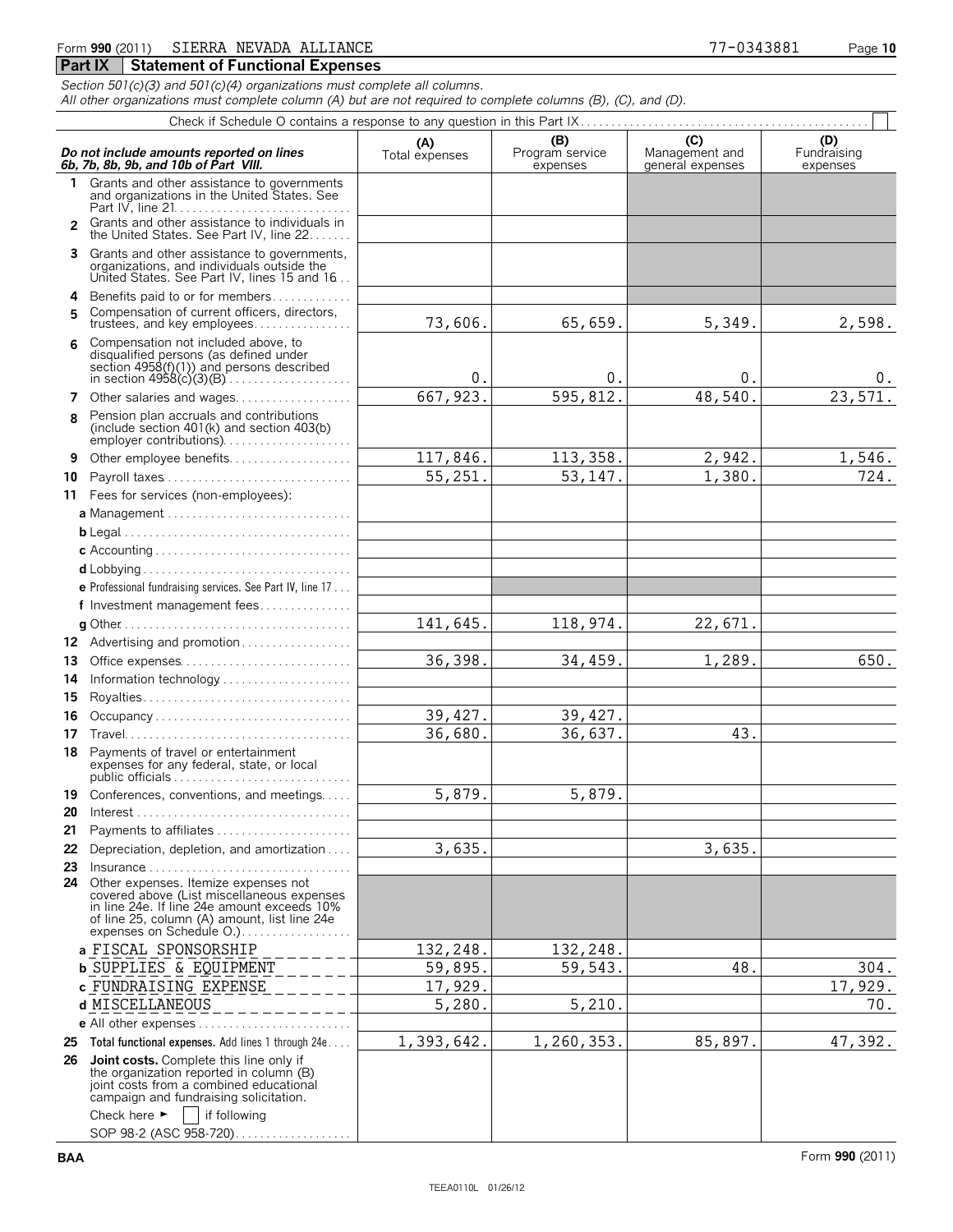#### Form **990** (2011) Page **11** SIERRA NEVADA ALLIANCE 77-0343881

| Part X | <b>Balance Sheet</b> |
|--------|----------------------|

|                       |    |                                                                                                                                                                                                                                                    |                 |          | (A)<br>Beginning of year |                | (B)<br>End of year     |
|-----------------------|----|----------------------------------------------------------------------------------------------------------------------------------------------------------------------------------------------------------------------------------------------------|-----------------|----------|--------------------------|----------------|------------------------|
|                       | 1  |                                                                                                                                                                                                                                                    |                 |          | 103,288.                 | $\mathbf{1}$   | $\overline{183,376}$ . |
|                       | 2  |                                                                                                                                                                                                                                                    |                 |          | 247,759.                 | $\overline{2}$ | 132, 972.              |
|                       | 3  |                                                                                                                                                                                                                                                    |                 | 3        |                          |                |                        |
|                       | 4  |                                                                                                                                                                                                                                                    | 306,629.        | 4        | 137,026.                 |                |                        |
|                       | 5  | Receivables from current and former officers, directors, trustees, key employees,<br>and highest compensated employees. Complete Part II of Schedule L                                                                                             |                 | 5        |                          |                |                        |
|                       | 6  | Receivables from other disqualified persons (as defined under section 4958(f)(1)),<br>records described in section 4958(c)(3)(B), and contributing employers and<br>sponsoring organizations of section 501(c)(9) voluntary employees' beneficiary |                 | 6        |                          |                |                        |
| <b>ASSETS</b>         | 7  |                                                                                                                                                                                                                                                    |                 |          |                          | $\overline{7}$ |                        |
|                       | 8  |                                                                                                                                                                                                                                                    |                 |          |                          | 8              |                        |
|                       | 9  |                                                                                                                                                                                                                                                    |                 |          | 23,383.                  | 9              | 20,525.                |
|                       |    | <b>10a</b> Land, buildings, and equipment: cost or other basis.<br>Complete Part VI of Schedule D                                                                                                                                                  | 10a             | 39,203.  |                          |                |                        |
|                       |    |                                                                                                                                                                                                                                                    | 10 <sub>b</sub> | 39,203.  | 3,635.                   | 10c            |                        |
|                       | 11 |                                                                                                                                                                                                                                                    |                 |          |                          | 11             |                        |
|                       | 12 |                                                                                                                                                                                                                                                    |                 |          |                          | 12             |                        |
|                       | 13 | Investments - program-related. See Part IV, line 11                                                                                                                                                                                                |                 |          |                          | 13             |                        |
|                       | 14 |                                                                                                                                                                                                                                                    |                 |          |                          | 14             |                        |
|                       | 15 |                                                                                                                                                                                                                                                    |                 |          | 15                       |                |                        |
|                       | 16 | Total assets. Add lines 1 through 15 (must equal line 34)                                                                                                                                                                                          |                 |          | 684,694.                 | 16             | 473,899.               |
|                       | 17 |                                                                                                                                                                                                                                                    | 64,017.         | 17       | 34,749.                  |                |                        |
|                       | 18 |                                                                                                                                                                                                                                                    |                 |          |                          | 18             |                        |
|                       | 19 |                                                                                                                                                                                                                                                    |                 |          | 193,144.                 | 19             |                        |
|                       | 20 |                                                                                                                                                                                                                                                    |                 |          | 20                       |                |                        |
| Á<br>B<br>I           | 21 | Escrow or custodial account liability. Complete Part IV of Schedule D.                                                                                                                                                                             |                 |          | 21                       |                |                        |
| т                     | 22 | Payables to current and former officers, directors, trustees, key employees, highest compensated employees, and disqualified persons. Complete Part II                                                                                             |                 | 22       |                          |                |                        |
|                       | 23 | Secured mortgages and notes payable to unrelated third parties                                                                                                                                                                                     |                 |          |                          | 23             |                        |
| E<br>S                | 24 | Unsecured notes and loans payable to unrelated third parties                                                                                                                                                                                       |                 |          |                          | 24             |                        |
|                       | 25 | Other liabilities (including federal income tax, payables to related third parties, and other liabilities not included on lines 17-24). Complete Part X of Schedule D.                                                                             |                 | 25       |                          |                |                        |
|                       | 26 |                                                                                                                                                                                                                                                    |                 |          | 257,161                  | 26             | 34,749.                |
| n<br>F                |    | Organizations that follow SFAS 117, check here $\blacktriangleright$ $ X $ and complete lines                                                                                                                                                      |                 |          |                          |                |                        |
|                       |    | 27 through 29 and lines 33 and 34.                                                                                                                                                                                                                 |                 |          |                          |                |                        |
| A<br>S<br>S<br>T<br>S |    |                                                                                                                                                                                                                                                    |                 | 185,298. | 27                       | 196,545.       |                        |
|                       | 28 |                                                                                                                                                                                                                                                    | 242, 235.       | 28       | 242,605.                 |                |                        |
|                       | 29 |                                                                                                                                                                                                                                                    |                 | 29       |                          |                |                        |
| R                     |    | Organizations that do not follow SFAS 117, check here $\blacktriangleright$   and complete                                                                                                                                                         |                 |          |                          |                |                        |
| F<br>D<br>D           |    | lines 30 through 34.                                                                                                                                                                                                                               |                 |          |                          |                |                        |
|                       | 30 | Capital stock or trust principal, or current funds                                                                                                                                                                                                 |                 |          | 30                       |                |                        |
|                       | 31 | Paid-in or capital surplus, or land, building, or equipment fund                                                                                                                                                                                   |                 |          | 31                       |                |                        |
|                       | 32 | Retained earnings, endowment, accumulated income, or other funds                                                                                                                                                                                   |                 |          |                          | 32             |                        |
| <b>BALANCES</b>       | 33 |                                                                                                                                                                                                                                                    |                 |          | 427,533.                 | 33             | 439, 150.              |
|                       | 34 |                                                                                                                                                                                                                                                    |                 |          | 684,694.                 | 34             | 473,899.               |
| <b>BAA</b>            |    |                                                                                                                                                                                                                                                    |                 |          |                          |                | Form 990 (2011)        |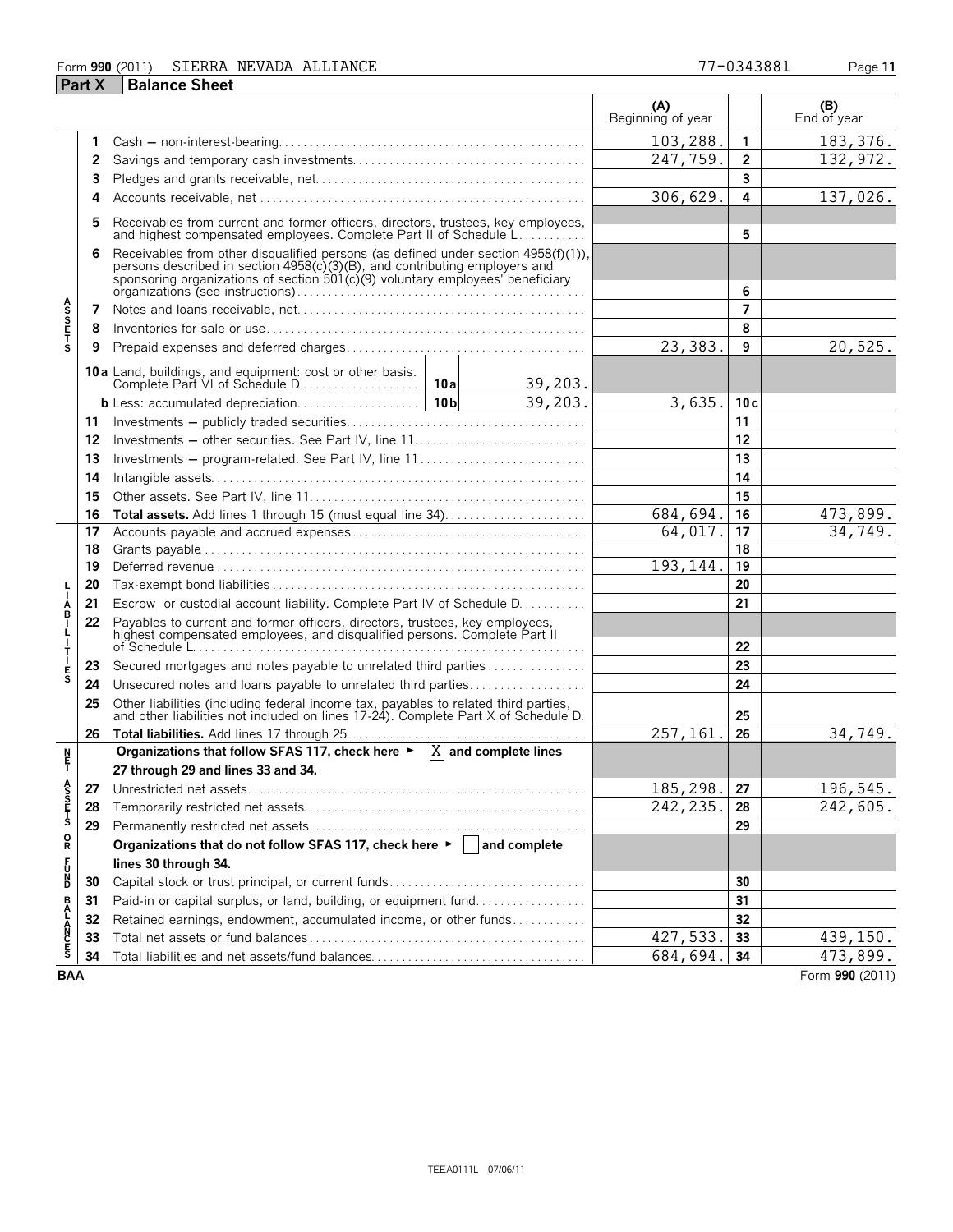| SIERRA NEVADA ALLIANCE<br>Form 990 (2011)                                                                                                                                                                                                                                                                                                                                                                                                                                                                                                                                                                                                                                                                                                                                                                                                                                                                                                                                                                                                      | 77-0343881                                                            |                                   |                     | Page 12 |
|------------------------------------------------------------------------------------------------------------------------------------------------------------------------------------------------------------------------------------------------------------------------------------------------------------------------------------------------------------------------------------------------------------------------------------------------------------------------------------------------------------------------------------------------------------------------------------------------------------------------------------------------------------------------------------------------------------------------------------------------------------------------------------------------------------------------------------------------------------------------------------------------------------------------------------------------------------------------------------------------------------------------------------------------|-----------------------------------------------------------------------|-----------------------------------|---------------------|---------|
| Part XI<br><b>Reconciliation of Net Assets</b>                                                                                                                                                                                                                                                                                                                                                                                                                                                                                                                                                                                                                                                                                                                                                                                                                                                                                                                                                                                                 |                                                                       |                                   |                     |         |
| 1<br>2<br>3<br>4                                                                                                                                                                                                                                                                                                                                                                                                                                                                                                                                                                                                                                                                                                                                                                                                                                                                                                                                                                                                                               | $\overline{1}$<br>$\overline{2}$<br>$\overline{\mathbf{3}}$<br>4<br>5 | 1,405,259.<br>1,393,642.          | 11,617.<br>427,533. | 0.      |
| Net assets or fund balances at end of year. Combine lines 3, 4, and 5 (must equal Part X, line 33,<br>6                                                                                                                                                                                                                                                                                                                                                                                                                                                                                                                                                                                                                                                                                                                                                                                                                                                                                                                                        | 6                                                                     |                                   | 439,150.            |         |
| <b>Part XII Financial Statements and Reporting</b>                                                                                                                                                                                                                                                                                                                                                                                                                                                                                                                                                                                                                                                                                                                                                                                                                                                                                                                                                                                             |                                                                       |                                   |                     |         |
| X Accrual<br>Other<br>1 Accounting method used to prepare the Form 990:   Cash<br>If the organization changed its method of accounting from a prior year or checked 'Other,' explain<br>in Schedule O.<br>2a Were the organization's financial statements compiled or reviewed by an independent accountant?<br><b>b</b> Were the organization's financial statements audited by an independent accountant?<br>c If 'Yes' to line 2a or 2b, does the organization have a committee that assumes responsibility for oversight of the audit,<br>review, or compilation of its financial statements and selection of an independent accountant?<br>If the organization changed either its oversight process or selection process during the tax year, explain<br>in Schedule O.<br>d If 'Yes' to line 2a or 2b, check a box below to indicate whether the financial statements for the year were issued on a<br>separate basis, consolidated basis, or both:<br>X<br>Separate basis<br>Consolidated basis<br>Both consolidated and separate basis |                                                                       | 2a<br>2 <sub>b</sub><br>2c        | Yes.<br>Χ<br>X<br>X | No.     |
| 3a As a result of a federal award, was the organization required to undergo an audit or audits as set forth in the Single                                                                                                                                                                                                                                                                                                                                                                                                                                                                                                                                                                                                                                                                                                                                                                                                                                                                                                                      |                                                                       | 3al                               | X                   |         |
| <b>b</b> If 'Yes,' did the organization undergo the required audit or audits? If the organization did not undergo the required audit<br>or audits, explain why in Schedule O and describe any steps taken to undergo such audits<br><b>BAA</b>                                                                                                                                                                                                                                                                                                                                                                                                                                                                                                                                                                                                                                                                                                                                                                                                 |                                                                       | 3 <sub>b</sub><br>Form 990 (2011) | X                   |         |
|                                                                                                                                                                                                                                                                                                                                                                                                                                                                                                                                                                                                                                                                                                                                                                                                                                                                                                                                                                                                                                                |                                                                       |                                   |                     |         |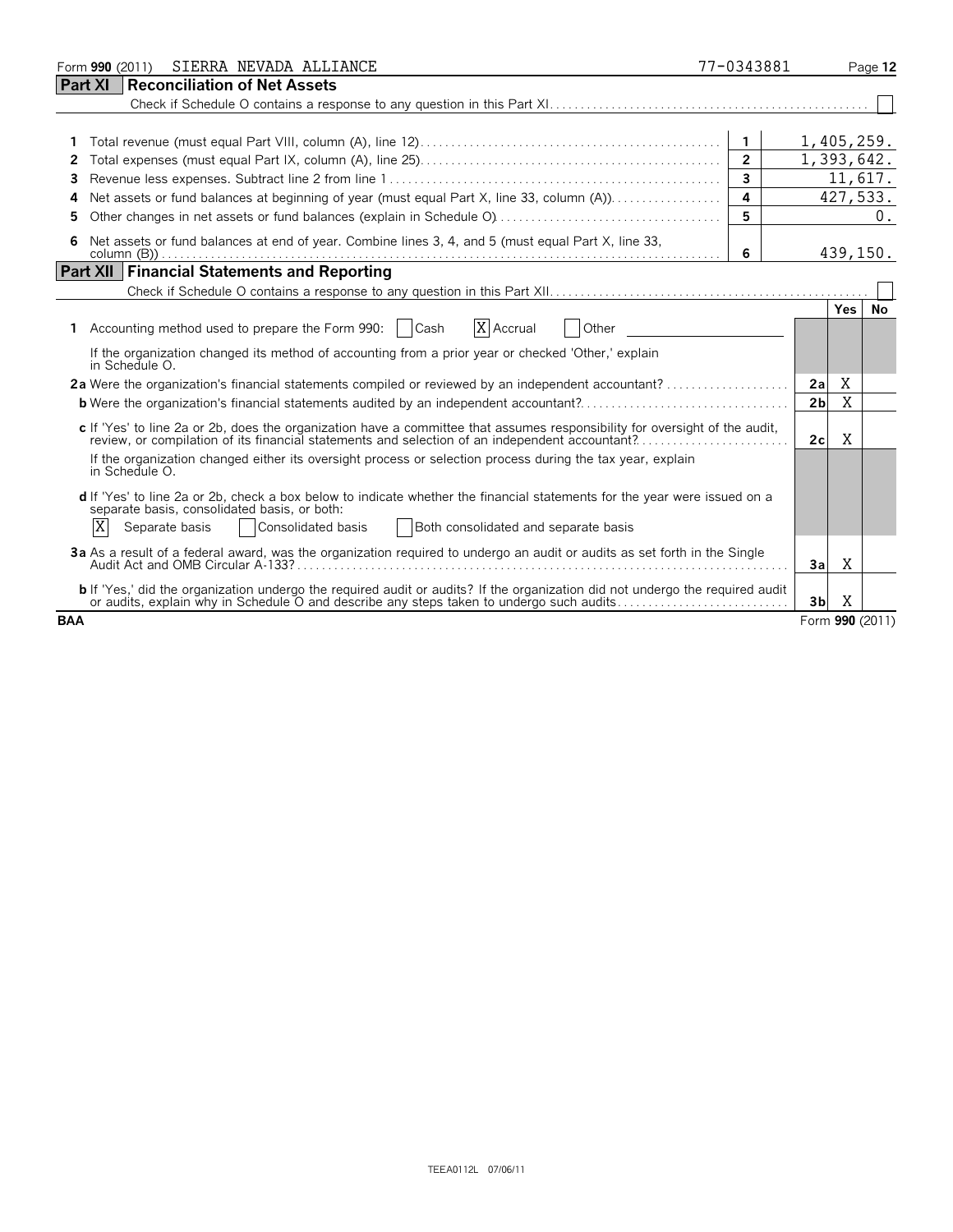| <b>SCHEDULE A</b>                |  |  |
|----------------------------------|--|--|
| $T_{\rm C}$ rm 990 or 990. $F$ 7 |  |  |

## **(Form 990 or 990-EZ) Public Charity Status and Public Support**

**Complete if the organization is a section 501(c)(3) organization or a section 4947(a)(1) nonexempt charitable trust.**

| OMB No. 1545-0047 |  |
|-------------------|--|
|                   |  |

|                                                                                                                                                                                                                                                                                                                                                                                                                                                                                              | $1.112$ and $1.111$ and $1.111$ and $1.111$ and $1.111$ and $1.111$ and $1.111$ and $1.111$ and $1.111$ and $1.111$ and $1.111$ and $1.111$ and $1.111$ and $1.111$ and $1.111$ and $1.111$ and $1.111$ and $1.111$ and $1.11$<br>4947(a)(1) nonexempt charitable trust. |                                                                                                                                                                                                                 |                                                                                                                                                                                                                                                                                                |                                                            |                                                                                                                                                                                                                                                                                                                                                                                                                      |     |                         | <b>Open to Public</b> |    |                                |            |                                      |     |    |
|----------------------------------------------------------------------------------------------------------------------------------------------------------------------------------------------------------------------------------------------------------------------------------------------------------------------------------------------------------------------------------------------------------------------------------------------------------------------------------------------|--------------------------------------------------------------------------------------------------------------------------------------------------------------------------------------------------------------------------------------------------------------------------|-----------------------------------------------------------------------------------------------------------------------------------------------------------------------------------------------------------------|------------------------------------------------------------------------------------------------------------------------------------------------------------------------------------------------------------------------------------------------------------------------------------------------|------------------------------------------------------------|----------------------------------------------------------------------------------------------------------------------------------------------------------------------------------------------------------------------------------------------------------------------------------------------------------------------------------------------------------------------------------------------------------------------|-----|-------------------------|-----------------------|----|--------------------------------|------------|--------------------------------------|-----|----|
|                                                                                                                                                                                                                                                                                                                                                                                                                                                                                              |                                                                                                                                                                                                                                                                          | Department of the Treasury<br>Internal Revenue Service                                                                                                                                                          |                                                                                                                                                                                                                                                                                                |                                                            | Attach to Form 990 or Form 990-EZ. > See separate instructions.                                                                                                                                                                                                                                                                                                                                                      |     |                         |                       |    | Inspection                     |            |                                      |     |    |
|                                                                                                                                                                                                                                                                                                                                                                                                                                                                                              |                                                                                                                                                                                                                                                                          | Name of the organization                                                                                                                                                                                        |                                                                                                                                                                                                                                                                                                |                                                            |                                                                                                                                                                                                                                                                                                                                                                                                                      |     |                         |                       |    | Employer identification number |            |                                      |     |    |
|                                                                                                                                                                                                                                                                                                                                                                                                                                                                                              |                                                                                                                                                                                                                                                                          | SIERRA NEVADA ALLIANCE                                                                                                                                                                                          |                                                                                                                                                                                                                                                                                                |                                                            |                                                                                                                                                                                                                                                                                                                                                                                                                      |     |                         |                       |    |                                | 77-0343881 |                                      |     |    |
| Part I                                                                                                                                                                                                                                                                                                                                                                                                                                                                                       |                                                                                                                                                                                                                                                                          |                                                                                                                                                                                                                 |                                                                                                                                                                                                                                                                                                |                                                            | <b>Reason for Public Charity Status (All organizations must complete this part.) See instructions.</b>                                                                                                                                                                                                                                                                                                               |     |                         |                       |    |                                |            |                                      |     |    |
|                                                                                                                                                                                                                                                                                                                                                                                                                                                                                              |                                                                                                                                                                                                                                                                          |                                                                                                                                                                                                                 |                                                                                                                                                                                                                                                                                                |                                                            | The organization is not a private foundation because it is: (For lines 1 through 11, check only one box.)                                                                                                                                                                                                                                                                                                            |     |                         |                       |    |                                |            |                                      |     |    |
| 1                                                                                                                                                                                                                                                                                                                                                                                                                                                                                            |                                                                                                                                                                                                                                                                          |                                                                                                                                                                                                                 |                                                                                                                                                                                                                                                                                                |                                                            | A church, convention of churches or association of churches described in section 170(b)(1)(A)(i).                                                                                                                                                                                                                                                                                                                    |     |                         |                       |    |                                |            |                                      |     |    |
| 2                                                                                                                                                                                                                                                                                                                                                                                                                                                                                            |                                                                                                                                                                                                                                                                          |                                                                                                                                                                                                                 |                                                                                                                                                                                                                                                                                                |                                                            | A school described in section 170(b)(1)(A)(ii). (Attach Schedule E.)                                                                                                                                                                                                                                                                                                                                                 |     |                         |                       |    |                                |            |                                      |     |    |
| 3                                                                                                                                                                                                                                                                                                                                                                                                                                                                                            |                                                                                                                                                                                                                                                                          |                                                                                                                                                                                                                 |                                                                                                                                                                                                                                                                                                |                                                            | A hospital or a cooperative hospital service organization described in section 170(b)(1)(A)(iii).                                                                                                                                                                                                                                                                                                                    |     |                         |                       |    |                                |            |                                      |     |    |
| 4                                                                                                                                                                                                                                                                                                                                                                                                                                                                                            |                                                                                                                                                                                                                                                                          |                                                                                                                                                                                                                 |                                                                                                                                                                                                                                                                                                |                                                            | A medical research organization operated in conjunction with a hospital described in section 170(b)(1)(A)(iii). Enter the hospital's                                                                                                                                                                                                                                                                                 |     |                         |                       |    |                                |            |                                      |     |    |
| 5                                                                                                                                                                                                                                                                                                                                                                                                                                                                                            |                                                                                                                                                                                                                                                                          | name, city, and state:<br>An organization operated for the benefit of a college or university owned or operated by a governmental unit described in <b>section</b><br>170(b) $(1)(A)(iv)$ . (Complete Part II.) |                                                                                                                                                                                                                                                                                                |                                                            |                                                                                                                                                                                                                                                                                                                                                                                                                      |     |                         |                       |    |                                |            |                                      |     |    |
| 6<br>7                                                                                                                                                                                                                                                                                                                                                                                                                                                                                       |                                                                                                                                                                                                                                                                          |                                                                                                                                                                                                                 | A federal, state, or local government or governmental unit described in section 170(b)(1)(A)(v).<br>An organization that normally receives a substantial part of its support from a governmental unit or from the general public described<br>in section 170(b)(1)(A)(vi). (Complete Part II.) |                                                            |                                                                                                                                                                                                                                                                                                                                                                                                                      |     |                         |                       |    |                                |            |                                      |     |    |
| 8                                                                                                                                                                                                                                                                                                                                                                                                                                                                                            |                                                                                                                                                                                                                                                                          |                                                                                                                                                                                                                 |                                                                                                                                                                                                                                                                                                |                                                            | A community trust described in section 170(b)(1)(A)(vi). (Complete Part II.)                                                                                                                                                                                                                                                                                                                                         |     |                         |                       |    |                                |            |                                      |     |    |
| 9                                                                                                                                                                                                                                                                                                                                                                                                                                                                                            | Χ                                                                                                                                                                                                                                                                        |                                                                                                                                                                                                                 |                                                                                                                                                                                                                                                                                                | June 30, 1975. See section 509(a)(2). (Complete Part III.) | An organization that normally receives: (1) more than 33-1/3% of its support from contributions, membership fees, and gross receipts<br>from activities related to its exempt functions – subject to certain exceptions, and (2) no more than 33-1/3% of its support from gross<br>investment income and unrelated business taxable income (less section 511 tax) from businesses acquired by the organization after |     |                         |                       |    |                                |            |                                      |     |    |
| 10                                                                                                                                                                                                                                                                                                                                                                                                                                                                                           |                                                                                                                                                                                                                                                                          |                                                                                                                                                                                                                 |                                                                                                                                                                                                                                                                                                |                                                            | An organization organized and operated exclusively to test for public safety. See section 509(a)(4).                                                                                                                                                                                                                                                                                                                 |     |                         |                       |    |                                |            |                                      |     |    |
| 11                                                                                                                                                                                                                                                                                                                                                                                                                                                                                           |                                                                                                                                                                                                                                                                          |                                                                                                                                                                                                                 |                                                                                                                                                                                                                                                                                                |                                                            | An organization organized and operated exclusively for the benefit of, to perform the functions of, or carry out the purposes of one or<br>more publicly supported organizations described in section 509(a)(1) or section 509(a)(2). See section 509(a)(3). Check the box that<br>describes the type of supporting organization and complete lines 11e through 11h.                                                 |     |                         |                       |    |                                |            |                                      |     |    |
|                                                                                                                                                                                                                                                                                                                                                                                                                                                                                              | a                                                                                                                                                                                                                                                                        | Type I                                                                                                                                                                                                          |                                                                                                                                                                                                                                                                                                | Type II<br>b                                               | $\mathbf{c}$   Type III – Functionally integrated                                                                                                                                                                                                                                                                                                                                                                    |     |                         |                       |    |                                | d          | Type $III - Other$                   |     |    |
| е                                                                                                                                                                                                                                                                                                                                                                                                                                                                                            |                                                                                                                                                                                                                                                                          | section 509(a)(2).                                                                                                                                                                                              |                                                                                                                                                                                                                                                                                                |                                                            | By checking this box, I certify that the organization is not controlled directly or indirectly by one or more disqualified persons other than foundation managers and other than one or more publicly supported organizations                                                                                                                                                                                        |     |                         |                       |    |                                |            |                                      |     |    |
| f                                                                                                                                                                                                                                                                                                                                                                                                                                                                                            |                                                                                                                                                                                                                                                                          |                                                                                                                                                                                                                 |                                                                                                                                                                                                                                                                                                |                                                            | If the organization received a written determination from the IRS that is a Type I, Type II or Type III supporting organization,                                                                                                                                                                                                                                                                                     |     |                         |                       |    |                                |            |                                      |     |    |
| g                                                                                                                                                                                                                                                                                                                                                                                                                                                                                            |                                                                                                                                                                                                                                                                          |                                                                                                                                                                                                                 |                                                                                                                                                                                                                                                                                                |                                                            | Since August 17, 2006, has the organization accepted any gift or contribution from any of the following persons?                                                                                                                                                                                                                                                                                                     |     |                         |                       |    |                                |            |                                      |     |    |
|                                                                                                                                                                                                                                                                                                                                                                                                                                                                                              |                                                                                                                                                                                                                                                                          |                                                                                                                                                                                                                 |                                                                                                                                                                                                                                                                                                |                                                            |                                                                                                                                                                                                                                                                                                                                                                                                                      |     |                         |                       |    |                                |            |                                      | Yes | No |
|                                                                                                                                                                                                                                                                                                                                                                                                                                                                                              | (i)                                                                                                                                                                                                                                                                      |                                                                                                                                                                                                                 |                                                                                                                                                                                                                                                                                                |                                                            | A person who directly or indirectly controls, either alone or together with persons described in (ii) and (iii)                                                                                                                                                                                                                                                                                                      |     |                         |                       |    |                                |            | 11 g (i)                             |     |    |
|                                                                                                                                                                                                                                                                                                                                                                                                                                                                                              | (ii)                                                                                                                                                                                                                                                                     |                                                                                                                                                                                                                 |                                                                                                                                                                                                                                                                                                |                                                            |                                                                                                                                                                                                                                                                                                                                                                                                                      |     |                         |                       |    |                                |            | 11g (ii)                             |     |    |
|                                                                                                                                                                                                                                                                                                                                                                                                                                                                                              | (iii)                                                                                                                                                                                                                                                                    |                                                                                                                                                                                                                 |                                                                                                                                                                                                                                                                                                |                                                            |                                                                                                                                                                                                                                                                                                                                                                                                                      |     |                         |                       |    |                                |            | 11 g (iii)                           |     |    |
| h                                                                                                                                                                                                                                                                                                                                                                                                                                                                                            |                                                                                                                                                                                                                                                                          |                                                                                                                                                                                                                 |                                                                                                                                                                                                                                                                                                |                                                            |                                                                                                                                                                                                                                                                                                                                                                                                                      |     |                         |                       |    |                                |            |                                      |     |    |
| Provide the following information about the supported organization(s).<br>$(ii)$ $EIN$<br>(v) Did you notify<br>the organization in<br>(i) Name of supported<br>(iii) Type of organization<br>(iv) Is the<br>(vi) is the<br>(described on lines 1-9<br>organization in<br>organization in<br>organization<br>above or IRC section<br>column (i) listed in<br>column (i) of<br>column (i)<br>organized in the<br>(see instructions))<br>your governing<br>your support?<br>document?<br>U.S.? |                                                                                                                                                                                                                                                                          |                                                                                                                                                                                                                 |                                                                                                                                                                                                                                                                                                |                                                            |                                                                                                                                                                                                                                                                                                                                                                                                                      |     | (vii) Amount of support |                       |    |                                |            |                                      |     |    |
|                                                                                                                                                                                                                                                                                                                                                                                                                                                                                              |                                                                                                                                                                                                                                                                          |                                                                                                                                                                                                                 |                                                                                                                                                                                                                                                                                                |                                                            |                                                                                                                                                                                                                                                                                                                                                                                                                      | Yes | No                      | Yes <sub>2</sub>      | No | Yes                            | No         |                                      |     |    |
|                                                                                                                                                                                                                                                                                                                                                                                                                                                                                              |                                                                                                                                                                                                                                                                          |                                                                                                                                                                                                                 |                                                                                                                                                                                                                                                                                                |                                                            |                                                                                                                                                                                                                                                                                                                                                                                                                      |     |                         |                       |    |                                |            |                                      |     |    |
| (A)                                                                                                                                                                                                                                                                                                                                                                                                                                                                                          |                                                                                                                                                                                                                                                                          |                                                                                                                                                                                                                 |                                                                                                                                                                                                                                                                                                |                                                            |                                                                                                                                                                                                                                                                                                                                                                                                                      |     |                         |                       |    |                                |            |                                      |     |    |
| (B)                                                                                                                                                                                                                                                                                                                                                                                                                                                                                          |                                                                                                                                                                                                                                                                          |                                                                                                                                                                                                                 |                                                                                                                                                                                                                                                                                                |                                                            |                                                                                                                                                                                                                                                                                                                                                                                                                      |     |                         |                       |    |                                |            |                                      |     |    |
| $\overline{c}$                                                                                                                                                                                                                                                                                                                                                                                                                                                                               |                                                                                                                                                                                                                                                                          |                                                                                                                                                                                                                 |                                                                                                                                                                                                                                                                                                |                                                            |                                                                                                                                                                                                                                                                                                                                                                                                                      |     |                         |                       |    |                                |            |                                      |     |    |
| (D)                                                                                                                                                                                                                                                                                                                                                                                                                                                                                          |                                                                                                                                                                                                                                                                          |                                                                                                                                                                                                                 |                                                                                                                                                                                                                                                                                                |                                                            |                                                                                                                                                                                                                                                                                                                                                                                                                      |     |                         |                       |    |                                |            |                                      |     |    |
| (E)                                                                                                                                                                                                                                                                                                                                                                                                                                                                                          |                                                                                                                                                                                                                                                                          |                                                                                                                                                                                                                 |                                                                                                                                                                                                                                                                                                |                                                            |                                                                                                                                                                                                                                                                                                                                                                                                                      |     |                         |                       |    |                                |            |                                      |     |    |
| Total                                                                                                                                                                                                                                                                                                                                                                                                                                                                                        |                                                                                                                                                                                                                                                                          |                                                                                                                                                                                                                 |                                                                                                                                                                                                                                                                                                |                                                            |                                                                                                                                                                                                                                                                                                                                                                                                                      |     |                         |                       |    |                                |            |                                      |     |    |
|                                                                                                                                                                                                                                                                                                                                                                                                                                                                                              |                                                                                                                                                                                                                                                                          |                                                                                                                                                                                                                 |                                                                                                                                                                                                                                                                                                |                                                            | BAA For Paperwork Reduction Act Notice, see the Instructions for Form 990 or 990-EZ.                                                                                                                                                                                                                                                                                                                                 |     |                         |                       |    |                                |            | Schedule A (Form 990 or 990-EZ) 2011 |     |    |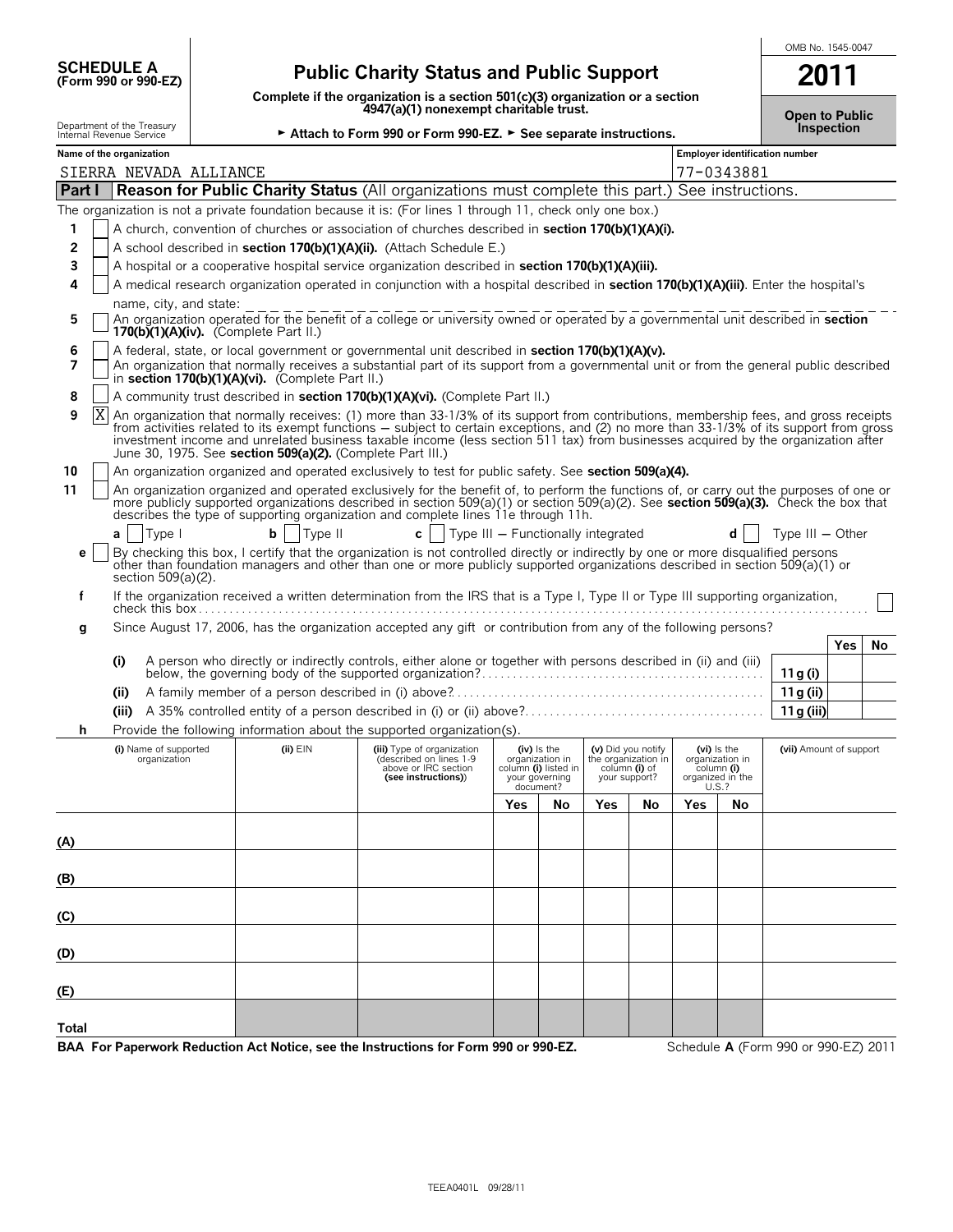#### **Part II Support Schedule for Organizations Described in Sections 170(b)(1)(A)(iv) and 170(b)(1)(A)(vi)**

(Complete only if you checked the box on line 5, 7, or 8 of Part I or if the organization failed to qualify under Part III. If the organization fails to qualify under the tests listed below, please complete Part III.)

|     | <b>Section A. Public Support</b>                                                                                                                                                                                                                                                                                                                                                                     |          |            |            |            |            |                                      |
|-----|------------------------------------------------------------------------------------------------------------------------------------------------------------------------------------------------------------------------------------------------------------------------------------------------------------------------------------------------------------------------------------------------------|----------|------------|------------|------------|------------|--------------------------------------|
|     | Calendar year (or fiscal year<br>beginning in) $\rightarrow$                                                                                                                                                                                                                                                                                                                                         | (a) 2007 | (b) $2008$ | $(c)$ 2009 | (d) $2010$ | (e) $2011$ | (f) Total                            |
| 1.  | Gifts, grants, contributions, and<br>membership fees received. (Do not<br>include any 'unusual grants.'). $\ldots$                                                                                                                                                                                                                                                                                   |          |            |            |            |            |                                      |
|     | 2 Tax revenues levied for the<br>organization's benefit and<br>either paid to or expended                                                                                                                                                                                                                                                                                                            |          |            |            |            |            |                                      |
| 3.  | The value of services or<br>facilities furnished by a<br>governmental unit to the<br>organization without charge                                                                                                                                                                                                                                                                                     |          |            |            |            |            |                                      |
| 4   | <b>Total.</b> Add lines 1 through 3                                                                                                                                                                                                                                                                                                                                                                  |          |            |            |            |            |                                      |
| 5   | The portion of total<br>contributions by each person<br>(other than a governmental<br>unit or publicly supported<br>organization) included on line 1<br>that exceeds 2% of the amount<br>shown on line 11, column $(f)$                                                                                                                                                                              |          |            |            |            |            |                                      |
|     | <b>Public support.</b> Subtract line 5<br>from line $4$                                                                                                                                                                                                                                                                                                                                              |          |            |            |            |            |                                      |
|     | <b>Section B. Total Support</b>                                                                                                                                                                                                                                                                                                                                                                      |          |            |            |            |            |                                      |
|     | Calendar year (or fiscal year<br>beginning in) $\blacktriangleright$                                                                                                                                                                                                                                                                                                                                 | (a) 2007 | (b) $2008$ | $(c)$ 2009 | (d) $2010$ | (e) $2011$ | (f) Total                            |
|     | <b>7</b> Amounts from line $4 \ldots \ldots$                                                                                                                                                                                                                                                                                                                                                         |          |            |            |            |            |                                      |
| 8   | Gross income from interest,<br>dividends, payments received<br>on securities loans, rents,<br>royalties and income from<br>similar sources                                                                                                                                                                                                                                                           |          |            |            |            |            |                                      |
| 9   | Net income from unrelated<br>business activities, whether or<br>not the business is regularly<br>carried on                                                                                                                                                                                                                                                                                          |          |            |            |            |            |                                      |
| 10  | Other income. Do not include<br>gain or loss from the sale of<br>capital assets (Explain in<br>Part $[V_1, \ldots, \ldots, \ldots, \ldots]$                                                                                                                                                                                                                                                          |          |            |            |            |            |                                      |
|     | 11 Total support. Add lines 7<br>through $10$                                                                                                                                                                                                                                                                                                                                                        |          |            |            |            |            |                                      |
| 12  |                                                                                                                                                                                                                                                                                                                                                                                                      |          |            |            |            | 12         |                                      |
|     | 13 First five years. If the Form 990 is for the organization's first, second, third, fourth, or fifth tax year as a section 501(c)(3)<br>organization, check this box and stop here Mathematic and the control of the control of the control of the control of the control of the control of the control of the control of the control of the control of the control of                              |          |            |            |            |            |                                      |
|     | Section C. Computation of Public Support Percentage                                                                                                                                                                                                                                                                                                                                                  |          |            |            |            |            |                                      |
| 14  | Public support percentage for 2011 (line 6, column (f) divided by line 11, column (f))                                                                                                                                                                                                                                                                                                               |          |            |            |            | 14<br>15   | %<br>%                               |
| 15  |                                                                                                                                                                                                                                                                                                                                                                                                      |          |            |            |            |            |                                      |
|     | 16a 33-1/3% support test - 2011. If the organization did not check the box on line 13, and the line 14 is 33-1/3% or more, check this box                                                                                                                                                                                                                                                            |          |            |            |            |            |                                      |
|     | <b>b 33-1/3% support test - 2010.</b> If the organization did not check a box on line 13 or 16a, and line 15 is 33-1/3% or more, check this box                                                                                                                                                                                                                                                      |          |            |            |            |            |                                      |
|     | 17a 10%-facts-and-circumstances test - 2011. If the organization did not check a box on line 13, 16a, or 16b, and line 14 is 10%<br>or more, and if the organization meets the 'facts-and-circumstances' test, check this box and stop here. Explain in Part IV how<br>the organization meets the 'facts-and-circumstances' test. The organization qualifies as a publicly supported organization    |          |            |            |            |            |                                      |
|     | b 10%-facts-and-circumstances test - 2010. If the organization did not check a box on line 13, 16a, 16b, or 17a, and line 15 is 10%<br>or more, and if the organization meets the 'facts-and-circumstances' test, check this box and stop here. Explain in Part IV how the<br>organization meets the 'facts-and-circumstances' test. The organization qualifies as a publicly supported organization |          |            |            |            |            |                                      |
| 18  | <b>Private foundation.</b> If the organization did not check a box on line 13, 16a, 16b, 17a, or 17b, check this box and see instructions                                                                                                                                                                                                                                                            |          |            |            |            |            |                                      |
| BAA |                                                                                                                                                                                                                                                                                                                                                                                                      |          |            |            |            |            | Schedule A (Form 990 or 990-EZ) 2011 |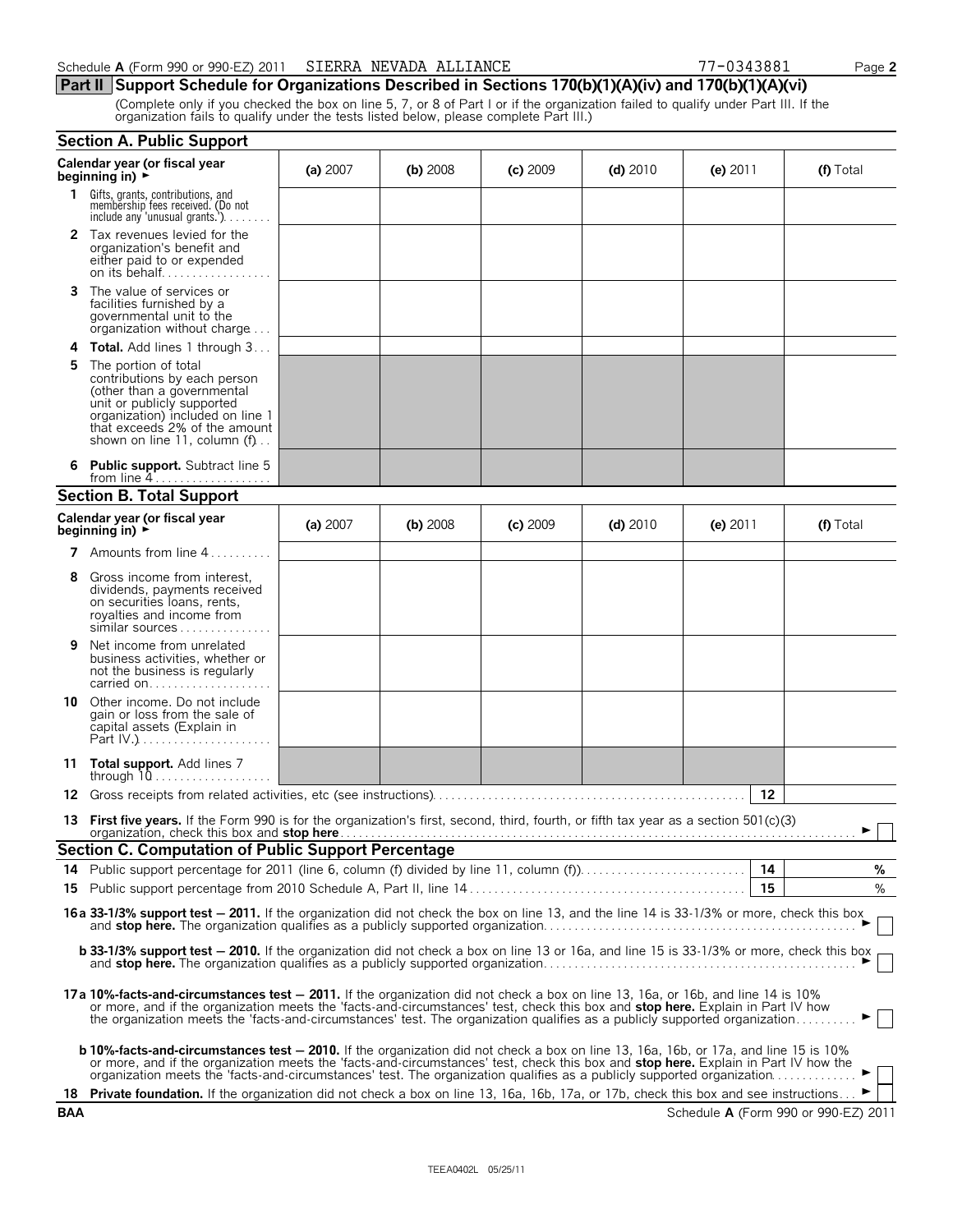#### **Part III** Support Schedule for Organizations Described in Section 509(a)(2)

(Complete only if you checked the box on line 9 of Part I or if the organization failed to qualify under Part II. If the organization fails to qualify under the tests listed below, please complete Part II.)

|    | <b>Section A. Public Support</b>                                                                                                                                                                                                                                                       |                             |            |                    |                                     |            |                  |
|----|----------------------------------------------------------------------------------------------------------------------------------------------------------------------------------------------------------------------------------------------------------------------------------------|-----------------------------|------------|--------------------|-------------------------------------|------------|------------------|
|    | Calendar year (or fiscal yr beginning in) ►                                                                                                                                                                                                                                            | (a) 2007                    | $(b)$ 2008 | $(c)$ 2009         | $(d)$ 2010                          | (e) 2011   | (f) Total        |
|    | 1 Gifts, grants, contributions<br>and membership fees<br>received. (Do not include                                                                                                                                                                                                     |                             |            |                    |                                     |            |                  |
|    | any 'unusual grants.')                                                                                                                                                                                                                                                                 | $1, 130, 277.$ 1, 260, 805. |            |                    | 798, 305. 1, 440, 339. 1, 377, 014. |            | 6,006,740.       |
|    | 2 Gross receipts from admis-<br>sions, merchandise sold or<br>services performed, or facilities<br>furnished in any activity that is<br>related to the organization's<br>$tax$ -exempt purpose                                                                                         |                             |            | 28,419.            | 8,062.                              | 5,815.     | 42,296.          |
|    | 3 Gross receipts from activities<br>that are not an unrelated trade                                                                                                                                                                                                                    |                             |            |                    |                                     |            |                  |
|    | or business under section 513.                                                                                                                                                                                                                                                         |                             |            | 8,198.             | 22,928.                             | 22,429.    | 53, 555.         |
|    | 4 Tax revenues levied for the<br>organization's benefit and<br>either paid to or expended on                                                                                                                                                                                           |                             |            |                    |                                     |            | $0$ .            |
|    | 5 The value of services or<br>facilities furnished by a<br>governmental unit to the<br>organization without charge                                                                                                                                                                     |                             |            |                    |                                     |            | 0.               |
|    | 6 Total. Add lines 1 through 5                                                                                                                                                                                                                                                         | 1,130,277.                  | 1,260,805. | 834,922.           | 1,471,329.                          | 1,405,258. | 6, 102, 591.     |
|    | <b>7a</b> Amounts included on lines 1,<br>2, and 3 received from<br>disqualified persons                                                                                                                                                                                               | 0.                          | $0$ .      | $\boldsymbol{0}$ . | $0$ .                               | $0$ .      | $0$ .            |
|    | <b>b</b> Amounts included on lines 2<br>and 3 received from other than<br>disqualified persons that<br>exceed the greater of \$5,000 or<br>1% of the amount on line 13                                                                                                                 |                             |            |                    |                                     |            |                  |
|    | for the year                                                                                                                                                                                                                                                                           | 0.                          | 0.         | 0.                 | 0.                                  | 0.         | 0.               |
|    | c Add lines 7a and 7b                                                                                                                                                                                                                                                                  | 0.                          | 0.         | 0.                 | 0.                                  | 0.         | $\overline{0}$ . |
|    | 8 Public support (Subtract line                                                                                                                                                                                                                                                        |                             |            |                    |                                     |            | 6,102,591.       |
|    | <b>Section B. Total Support</b>                                                                                                                                                                                                                                                        |                             |            |                    |                                     |            |                  |
|    | Calendar year (or fiscal yr beginning in) ►                                                                                                                                                                                                                                            | (a) 2007                    | $(b)$ 2008 | $(c)$ 2009         | $(d)$ 2010                          | (e) 2011   | (f) Total        |
|    | 9 Amounts from line 6                                                                                                                                                                                                                                                                  | 1,130,277.                  | 1,260,805. | 834, 922.          | 1, 471, 329.                        | 1,405,258. | 6, 102, 591.     |
|    | <b>10a</b> Gross income from interest,<br>dividends, payments received<br>on securities loans, rents,<br>royalties and income from<br>similar sources                                                                                                                                  | 8,685.                      | 4,347.     | 2,688.             | 801.                                | 377.       | 16,898.          |
|    | <b>b</b> Unrelated business taxable<br>income (less section 511<br>taxes) from businesses<br>acquired after June 30, 1975                                                                                                                                                              |                             |            |                    |                                     |            | 0.               |
|    | c Add lines $10a$ and $10b$                                                                                                                                                                                                                                                            | 8,685.                      | 4,347.     | 2,688.             | 801.                                | 377.       | 16,898.          |
|    | 11 Net income from unrelated business<br>activities not included in line 10b,<br>whether or not the business is<br>regularly carried on $\dots\dots\dots$                                                                                                                              |                             |            |                    |                                     |            | 0.               |
|    | 12 Other income. Do not include<br>gain or loss from the sale of<br>capital assets (Explain in<br>Part IV.) SEE PART IV                                                                                                                                                                |                             |            | 2,790.             | 1,608.                              | 1,425.     | 5,823.           |
|    | 13 Total support. (Add Ins 9, 10c, 11, and 12.) 1, 138, 962. 1, 265, 152.                                                                                                                                                                                                              |                             |            | 840,400.           | 1,473,738.                          | 1,407,060  | 6, 125, 312.     |
|    |                                                                                                                                                                                                                                                                                        |                             |            |                    |                                     |            |                  |
|    | <b>Section C. Computation of Public Support Percentage</b>                                                                                                                                                                                                                             |                             |            |                    |                                     |            |                  |
|    |                                                                                                                                                                                                                                                                                        |                             |            |                    |                                     | 15         | $99.63$ %        |
|    | 15 Public support percentage for 2011 (line 8, column (f) divided by line 13, column (f)<br>16                                                                                                                                                                                         |                             |            |                    |                                     |            |                  |
|    | Section D. Computation of Investment Income Percentage                                                                                                                                                                                                                                 |                             |            |                    |                                     |            | 99.17 %          |
| 17 | Investment income percentage for 2011 (line 10c, column (f) divided by line 13, column (f)                                                                                                                                                                                             |                             |            |                    |                                     | 17         | $0.28$ %         |
| 18 |                                                                                                                                                                                                                                                                                        |                             |            |                    |                                     | 18         | $0.35$ %         |
|    | 19a 33-1/3% support tests - 2011. If the organization did not check the box on line 14, and line 15 is more than 33-1/3%, and line 17<br>is not more than 33-1/3%, check this box and stop here. The organization qualifies as a publicly supported organization                       |                             |            |                    |                                     |            | X                |
|    | <b>b 33-1/3% support tests - 2010.</b> If the organization did not check a box on line 14 or line 19a, and line 16 is more than 33-1/3%, and<br>line 18 is not more than 33-1/3%, check this box and <b>stop here.</b> The organization qualifies as a publicly supported organization |                             |            |                    |                                     |            |                  |
|    | 20 Private foundation. If the organization did not check a box on line 14, 19a, or 19b, check this box and see instructions                                                                                                                                                            |                             |            |                    |                                     |            |                  |